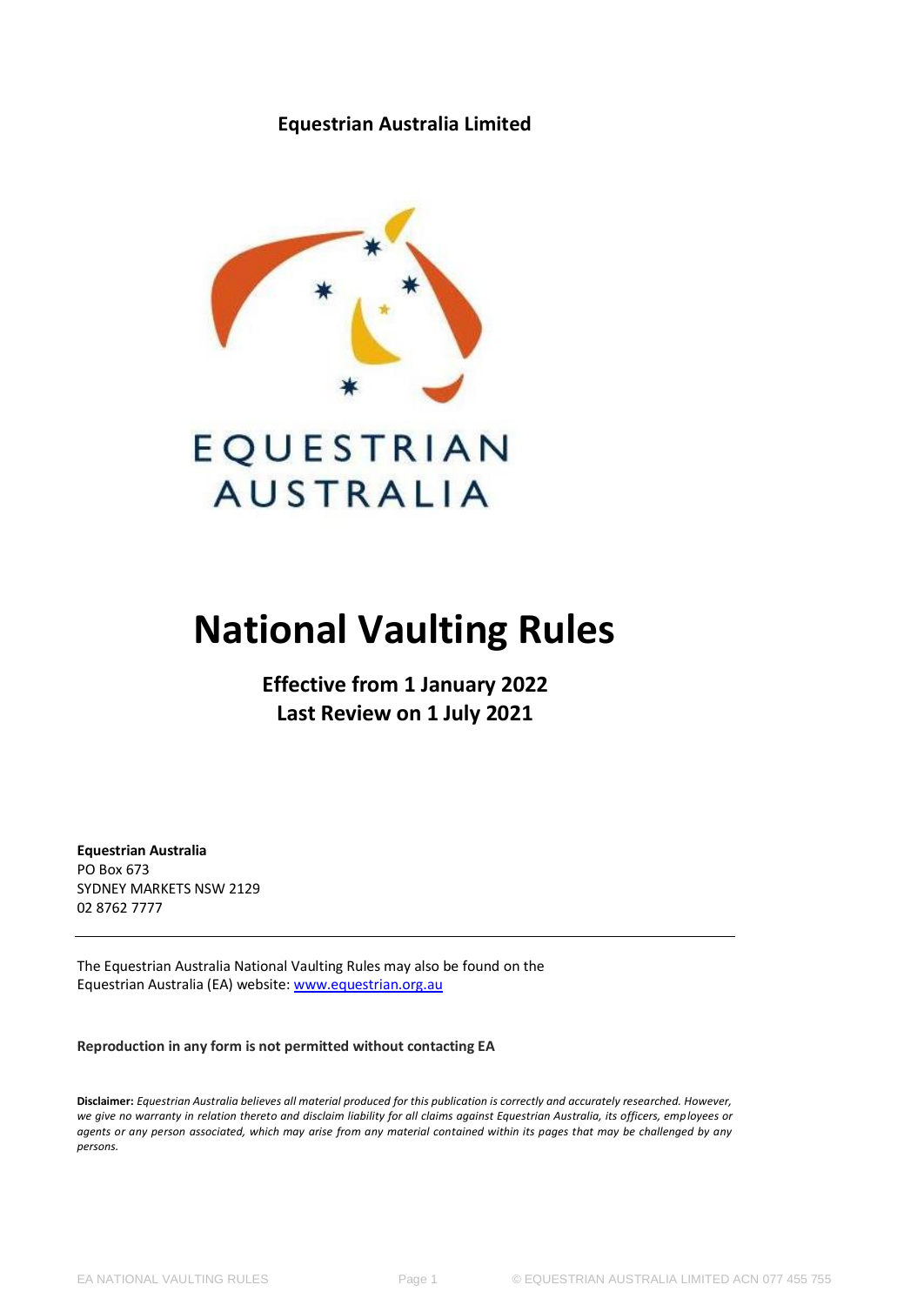# **Contacts**

 $\_$  ,  $\_$  ,  $\_$  ,  $\_$  ,  $\_$  ,  $\_$  ,  $\_$  ,  $\_$  ,  $\_$  ,  $\_$  ,  $\_$  ,  $\_$  ,  $\_$  ,  $\_$  ,  $\_$  ,  $\_$  ,  $\_$  ,  $\_$  ,  $\_$  ,  $\_$  ,  $\_$  ,  $\_$  ,  $\_$  ,  $\_$  ,  $\_$  ,  $\_$  ,  $\_$  ,  $\_$  ,  $\_$  ,  $\_$  ,  $\_$  ,  $\_$  ,  $\_$  ,  $\_$  ,  $\_$  ,  $\_$  ,  $\_$  ,

**National Office Western Australia Branch** PO Box 673 303 Cathedral Avenue Sydney Markets NSW 2129 Brigadoon WA 6069 Ph 02 8762 7777 Ph 08 9296 1200

**NSW Branch South Australia Branch** PO Box 707 Building 10, 2-4 Cameron Rd Wetherill Park NSW 2164 Mt Barker SA 5251 Ph 02 9620 2660 Ph 08 8391 0488 [www.nsw.equestrian.org.au](http://www.nsw.equestrian.org.au/) [www.sa.equestrian.org.au](http://www.sa.equestrian.org.au/)

**Victorian Branch Tasmania Branch** PO Box 616 PO Box 277 Werribee VIC 3030 Brighton TAS 7030 Ph: 03 9013 0707 Ph: 03 6268 5261

PO Box 1358 PO Box 1244 Coorparoo DC QLD 4151 Palmerston NT 0831 Ph 07 3891 6611 Ph 0417 848 545 [www.qld.equestrian.org.au](http://www.qld.equestrian.org.au/) [www.nt.equestrian.org.au](http://www.nt.equestrian.org.au/)

[www.equestrian.org.au](http://www.equestrian.org.au/) [www.wa.equestrian.org.au](http://www.wa.equestrian.org.au/)

[www.vic.equestrian.org.au](http://www.vic.equestrian.org.au/) [www.tas.equestrian.org.au](http://www.tas.equestrian.org.au/)

**Queensland Branch Northern Territory Branch**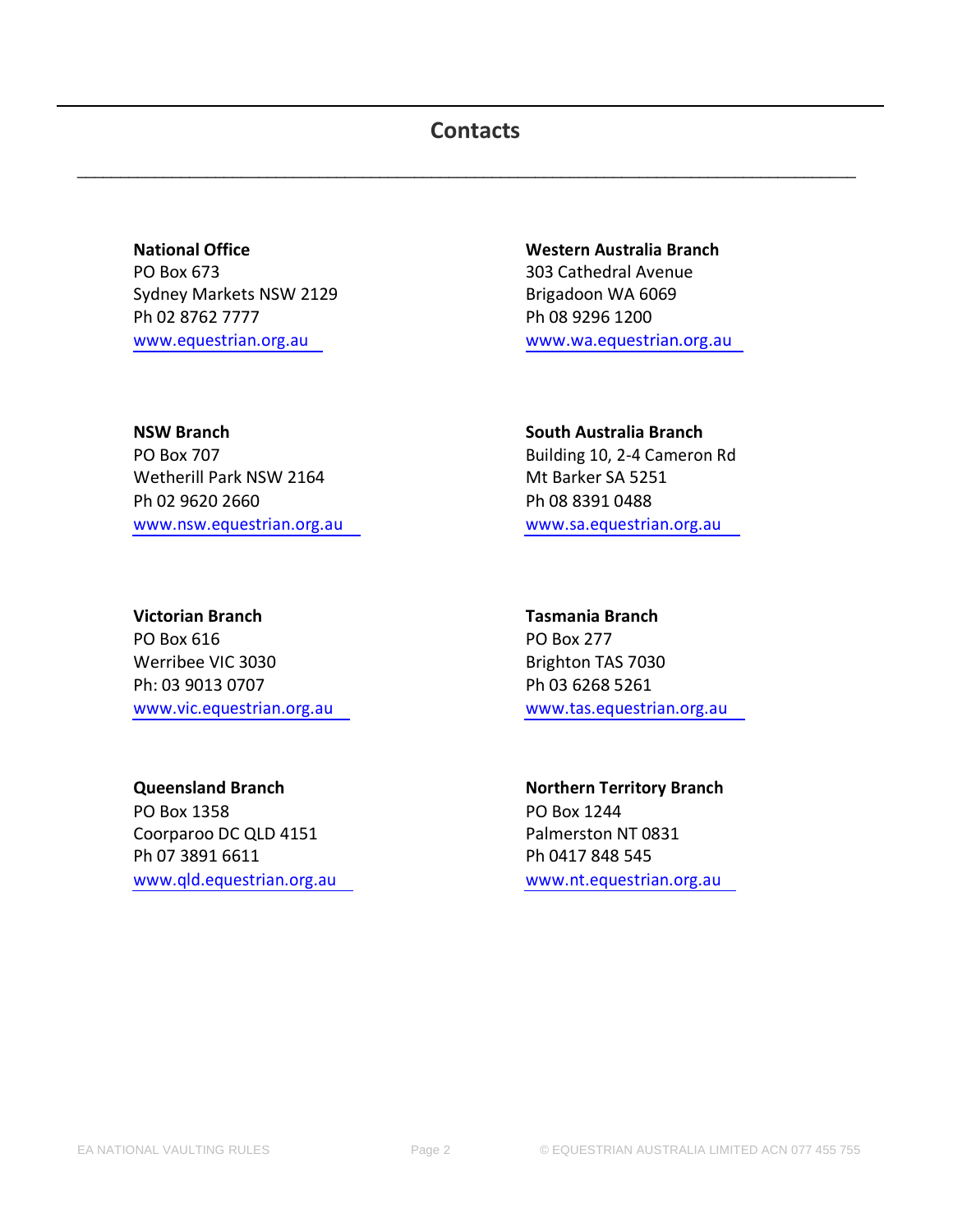# **Contents**

| 1.   |  |
|------|--|
| 1.1  |  |
| 1.2  |  |
| 1.3  |  |
| 1.4  |  |
| 1.5  |  |
| 1.6  |  |
| 1.7  |  |
| 1.8  |  |
| 1.9  |  |
| 1.10 |  |
| 1.11 |  |
| 1.12 |  |
| 1.13 |  |
| 1.14 |  |
|      |  |
| 2.1  |  |
| 2.2  |  |
| 2.3  |  |
| 3.   |  |
| 4.   |  |
| 4.1  |  |
| 4.2  |  |
| 4.3  |  |
| 4.4  |  |
| 4.5  |  |
|      |  |
| 5.1  |  |
| 5.2  |  |
| 5.3  |  |
| 5.4  |  |
| 5.5  |  |
| 5.6  |  |
| 5.7  |  |
| 5.8  |  |
| 5.10 |  |
| 5.11 |  |
|      |  |
| 6.1  |  |
| 6.2  |  |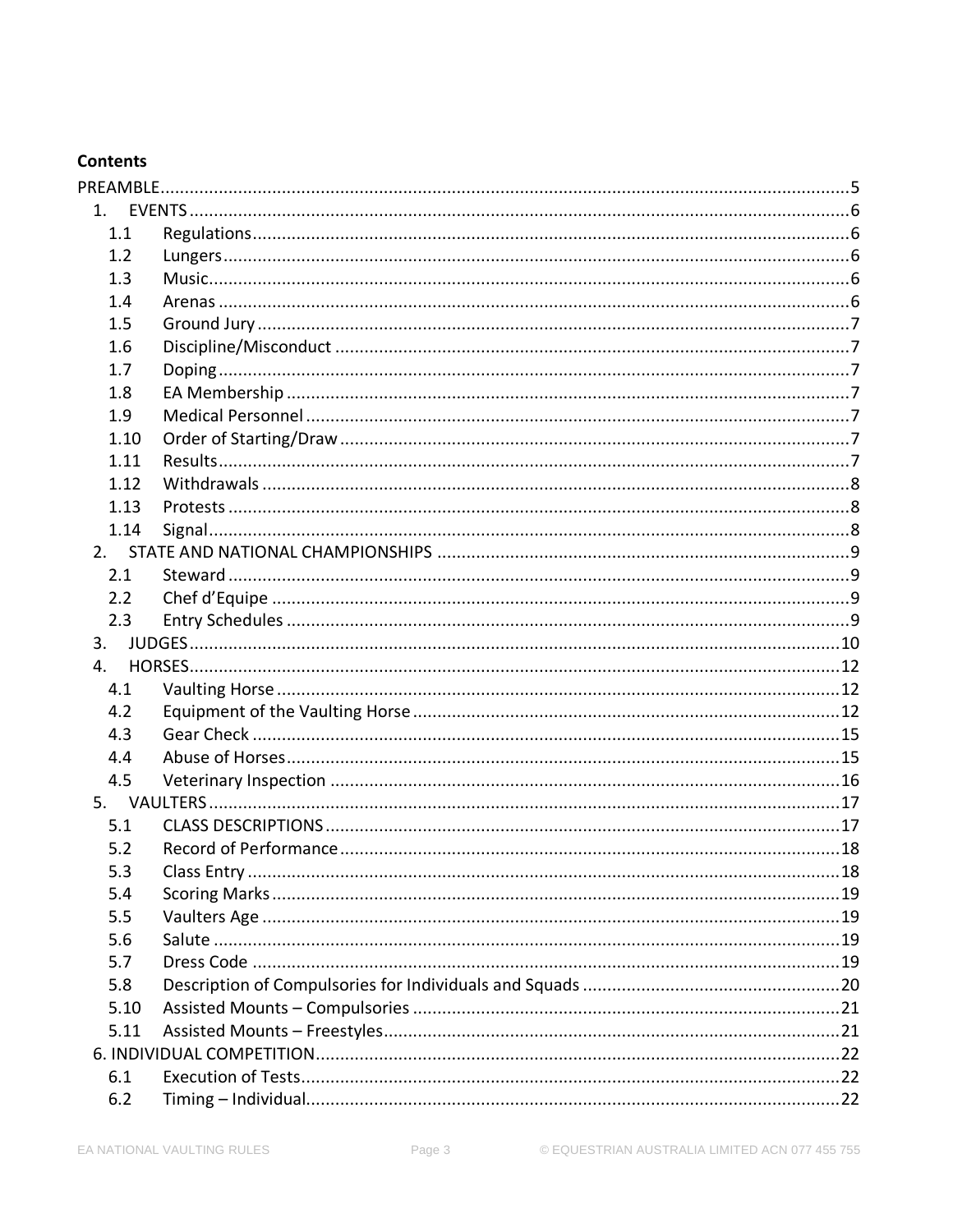| 7.1   |     |
|-------|-----|
| 7.2   |     |
| 7.3   |     |
|       |     |
| 8.1   |     |
|       |     |
|       |     |
| 9.    |     |
| 10.   |     |
| 10.1  |     |
| 10.2  |     |
| 10.3  |     |
| 10.4  |     |
| 10.5  |     |
| 10.6  |     |
| 10.7  |     |
| 10.8  |     |
| 10.9  |     |
| 10.10 |     |
| 10.11 |     |
| 10.12 |     |
| 10.13 |     |
| 10.14 |     |
| 10.15 |     |
| 10.16 |     |
| 10.17 |     |
| 10.18 |     |
| 10.19 |     |
| 10.20 |     |
| 10.21 | -31 |
| 10.22 |     |
| 11.   |     |
| 11.1  |     |
| 11.2  |     |
| 11.3  |     |
| 11.4  |     |
| 11.5  |     |
| 12.   |     |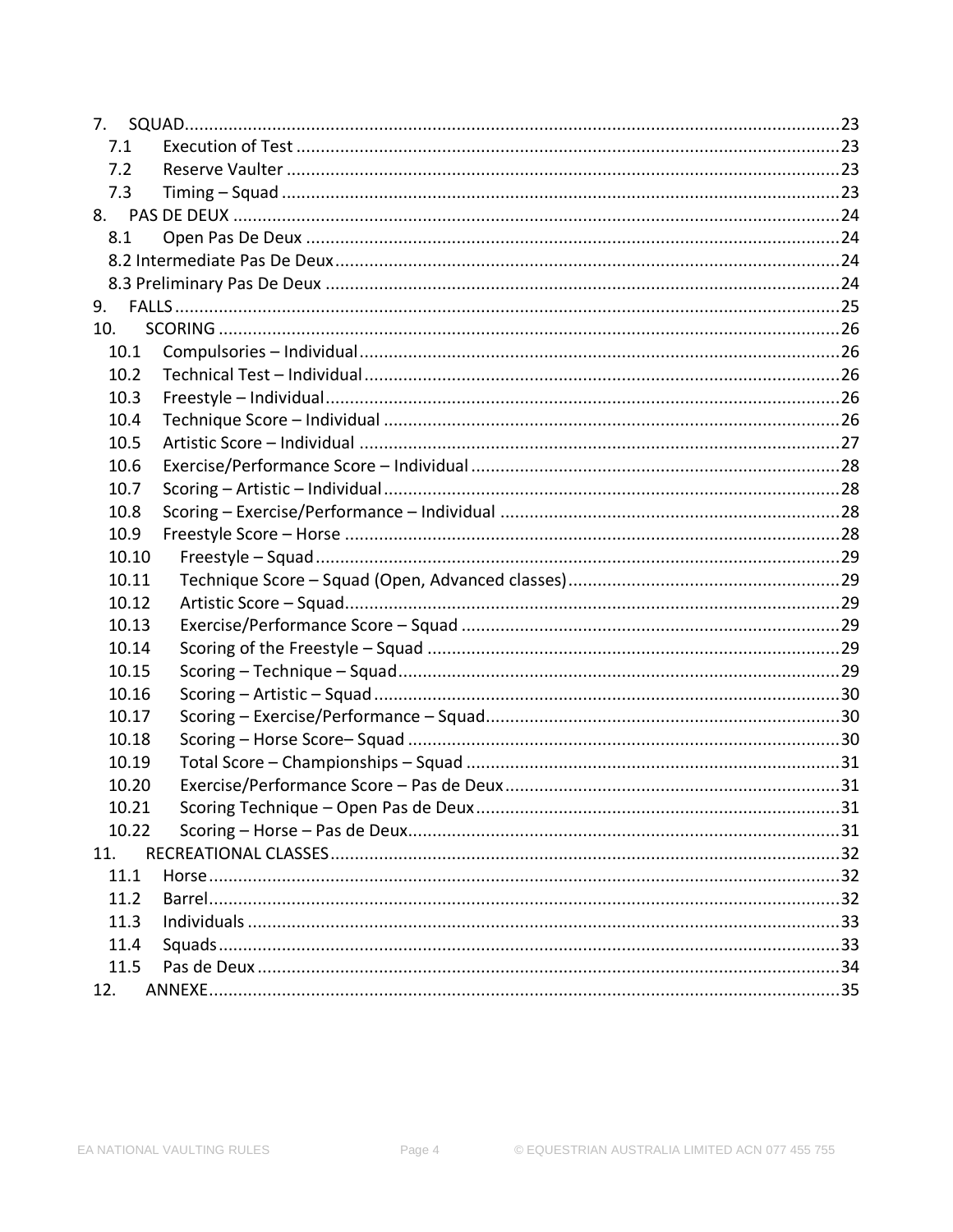#### <span id="page-4-0"></span>**PREAMBLE**

The following rules have been adopted by Equestrian Australia (EA) and must be followed by all affiliated organisations conducting vaulting events on behalf of the EA or under EA National Vaulting Rules. They are intended to standardise the discipline (provide a fair playing field) and to draw attention to and accommodate special conditions within Australia.

These EA rules are harmonised with the Federation Equestrian Internationale (FEI) Vaulting Rules to provide International competition pathways and to maintain international standards of vaulter safety and animal welfare. The FEI rules are updated from time to time and usually take effect  $1<sup>st</sup>$ January. Any FEI links/references in the EA rules take effect at the time the FEI rule change takes effect. Details are available on the FEI website.

In the event of a conflict between the EA rules and the FEI rules, the EA rules will prevail. Every eventually cannot be provided for in these rules. In any unforeseen or exceptional circumstances, it is the duty of the appropriate official to decide based on common sense and fair play reflecting as closely as possible the intention of these rules and the rules of the FEI.

Notwithstanding anything stipulated in these rules, the EA Vaulting Committee (EAVC) shall have full and complete authority to omit, amend and interpret these rules in their absolute discretion and give or to withhold any explanation of their decision.

It is responsibility of all competitors and officials to be familiar with all current rules and to conduct themselves in accordance with EA Policies, particularly the Code of Conduct and Horse Welfare.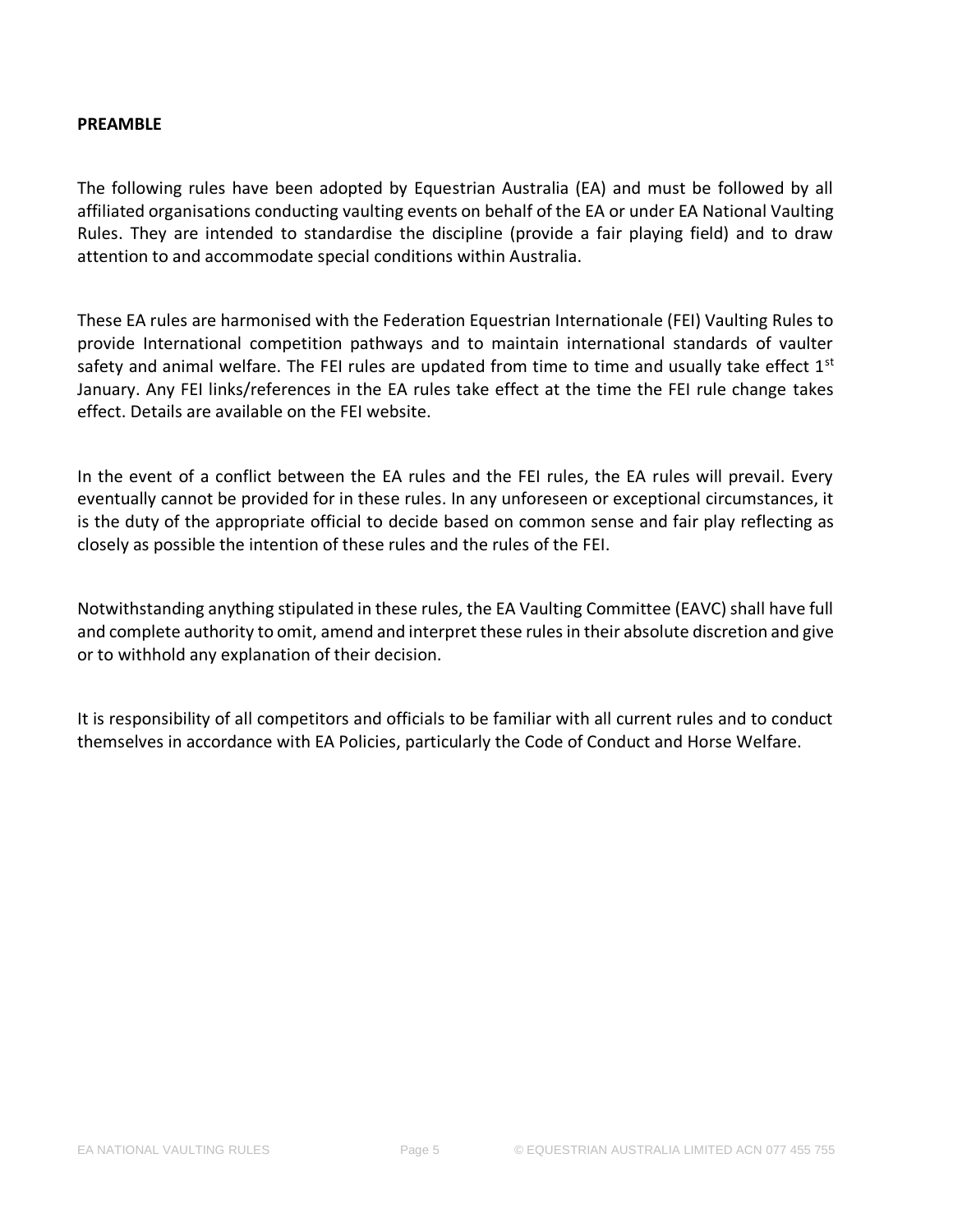# <span id="page-5-0"></span>**1. EVENTS**

# <span id="page-5-1"></span>**1.1 Regulations**

All official events must be conducted under EA Rules for Vaulting. All competitors must abide by these rules. Judges will use FEI Vaulting Guidelines - available at [www.fei.org;](https://inside.fei.org/sites/default/files/2019%20Vaulting%20Guidelines%20%20clean_up%20version_14.03.2019_updated%2029.03.2019.pdf) where applicable to EA Rules for Vaulting.

#### <span id="page-5-2"></span>**1.2 Lungers**

Lungers must be at least 16 years of age.

At Vaulting events, Lungers/Horses/Vaulter/s compete as a unit and need to hold appropriate EA membership.

Please note: FEI events require lungers to be at least 18 years of age.

#### <span id="page-5-3"></span>**1.3 Music**

Music for compulsories is recommended. Freestyles must be performed with music. Music must be provided for Organising Committees in the form requested on the official schedule.

#### <span id="page-5-4"></span>**1.4 Arenas**

#### **1.4.1 Event Arena and Circle**

The arena must be a circle with a diameter of at least 18m and must be of a soft and springy material. Arenas should always be assessed prior to competition by the Ground Jury to ensure both the safety of vaulters and horses. In the case of a competition held indoors the height must be a minimum of 5m. The public must be a minimum of 2m away from the circle and a minimum of 13m away from the centre of the lunging circle. The horse moves left or right on a circle with a minimum diameter of 15m. There is not a maximum diameter for a circle. A visible marking of the centre of the circle is recommended.

#### **1.4.2 Practice Warm-Up Arena**

A practice arena is compulsory and must be as in the paragraph above, however, it is recommended that there should be two or more practice arenas. If the event takes place indoors the possibility for practicing indoors must be available to all competitors. It is permitted to work the horses mounted in the warm-up arena.

#### **1.4.3 Arena Familiarisation**

At all competitions all entered competitors must have an appropriate amount of time to familiarise their horses within the competition arena. An appropriate amount of time is to be determined by the Organising Committee but is to be no less than three minutes per horse.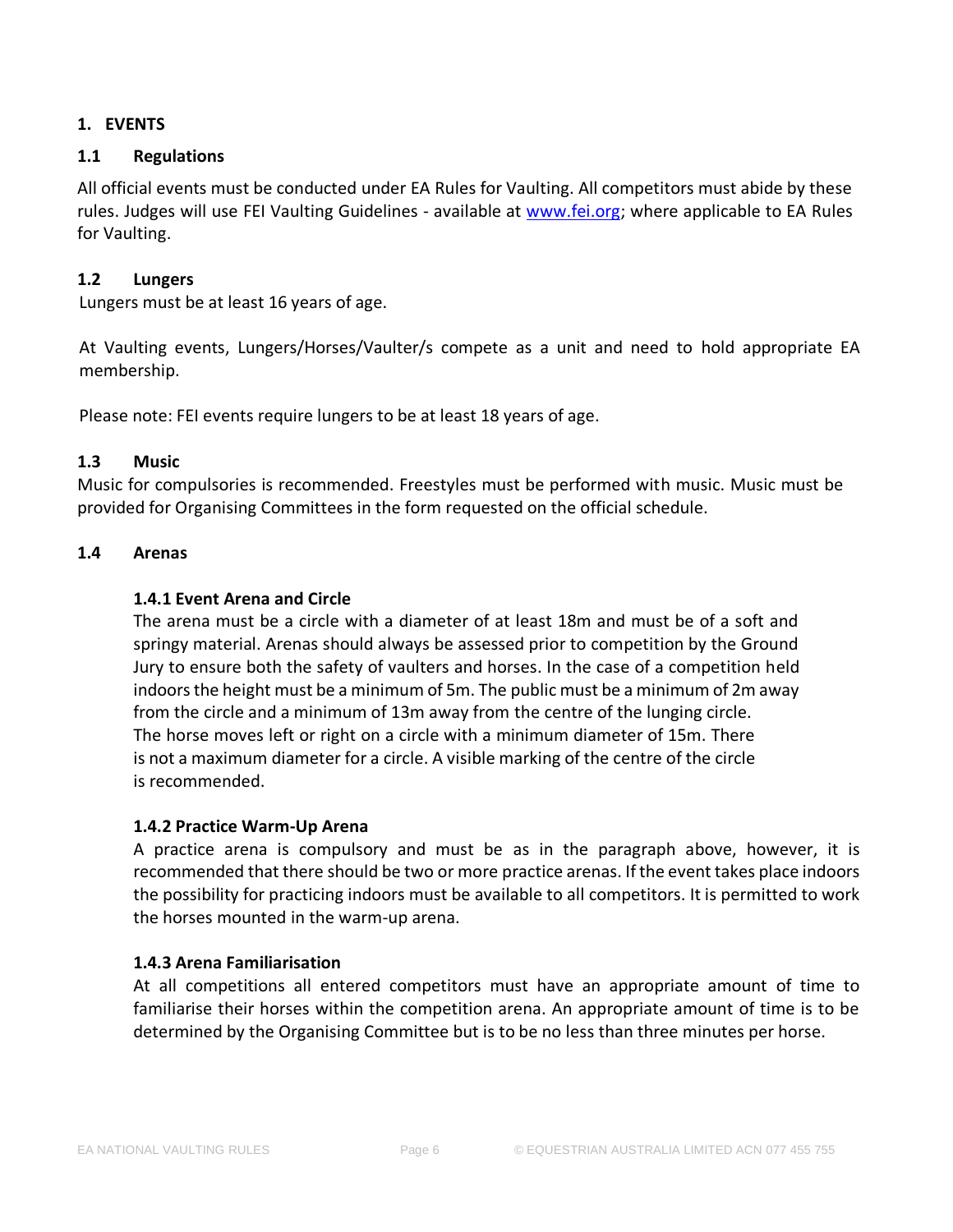# <span id="page-6-0"></span>**1.5 Ground Jury**

The Ground Jury is appointed by the Organising Committee and consists of a President and the Judges Officiating at the event. The period of jurisdiction of the Ground Jury begins one hour before the commencement of Official proceedings at the competition and terminates half an hour after the final presentations. The Ground Jury is responsible for the judging of all classes and the judicious application of the Rules during the period of its jurisdiction pertaining to the EA and FEI Rules for Vaulting.

# <span id="page-6-1"></span>**1.6 Discipline/Misconduct**

If any complaint is made that a vaulter, lunger, coach or group of any combination entered for and competing in a Vaulting Event to which these rules apply, has committed a breach of these rules, or the FEI Rules, or has been guilty of any conduct which is or may be derogatory to the character of, prejudicial to the interests of, the EA or the Ground Jury officiating at the event during which the cause of the complaint arose, or was alleged to have arisen may report the matter in writing to the Secretary of the relevant EA Branch within 14 days of the occurrence. The Secretary will consult the relevant State EA Vaulting Committee as to whether the case is to be dealt with by the State EA Vaulting Committee or by the National Vaulting Committee or by the State Judiciary Committee.

# <span id="page-6-2"></span>**1.7 Doping**

Vaulter and Lungers refer to the current EA Australian Anti-Doping Policy. Horses refer to the current EA Equine Anti-Doping and Controlled Medication Regulations. Drug testing and swabbing - It is compulsory that swabbing is carried out on horses for State and National Championships by a qualified veterinary surgeon. Refer EA National Medication Control Policy a[t www.equestrian.org.au](https://www.equestrian.org.au/medication-control)

# <span id="page-6-3"></span>**1.8 EA Membership**

Refer to the EA General Regulations for Membership requirements

# <span id="page-6-4"></span>**1.9 Medical Personnel**

Refer to the EA General Regulations Rule 109.6 – Organisation of Events.

# <span id="page-6-5"></span>**1.10 Order of Starting/Draw**

The order of starting will be drawn after the entries have been received and is done at the discretion of the Organising Committee.

The order of starting will be posted at the Secretary's office 1 hour prior to the commencement of the event and must be available to competitors at least 24 hours prior to the commencement of the event.

If, in exceptional circumstances, it is necessary to alter the timetable, all reasonable steps must be taken to inform competitors so they can be prepared to start at their revised time.

# <span id="page-6-6"></span>**1.11 Results**

Results from EA Official events must be forwarded to the relevant State EA Office within 14 days of competition.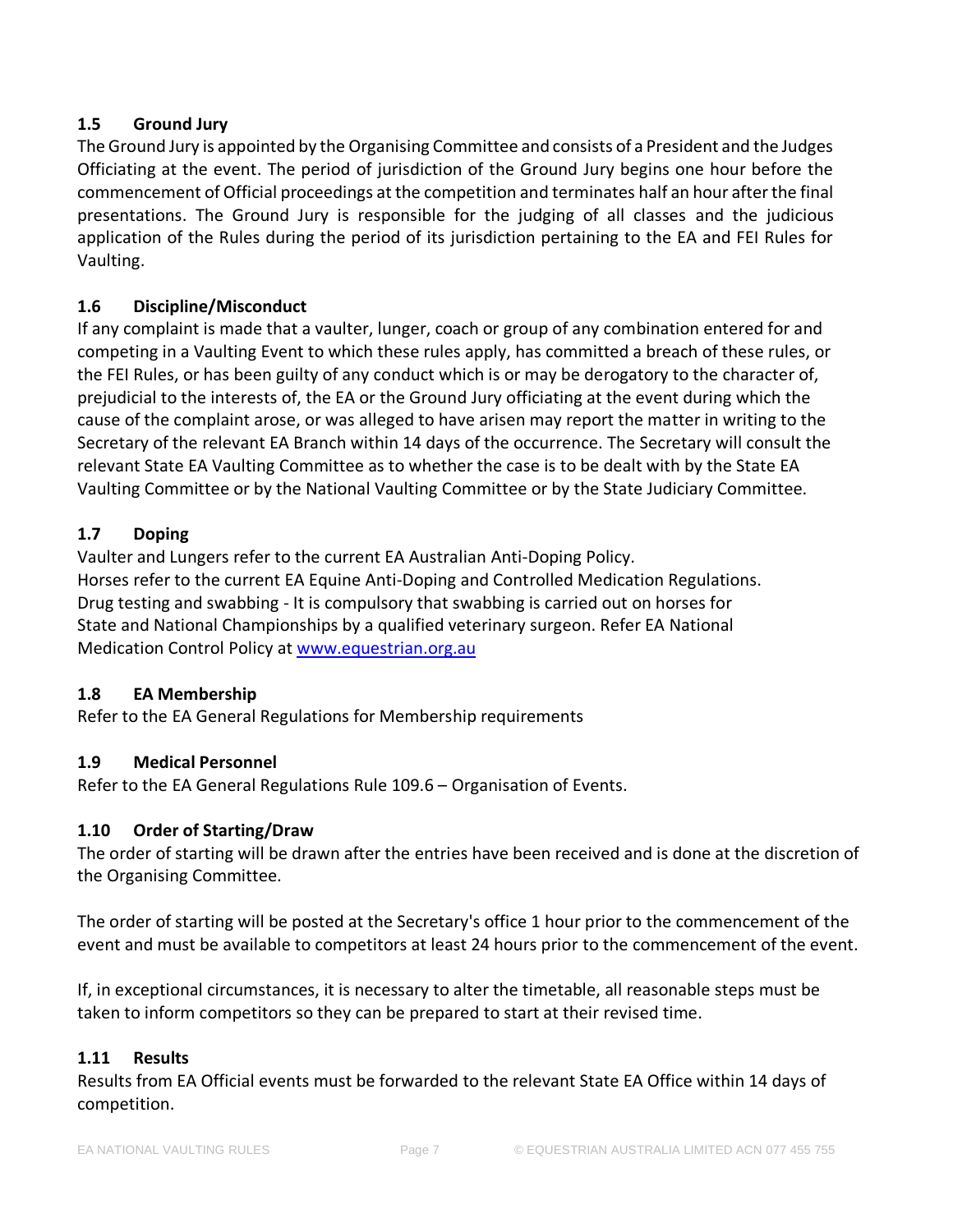# <span id="page-7-0"></span>**1.12 Withdrawals**

Withdrawals may be accepted at any time, but refunds will not be given after closing date of entries. A partial refund maybe considered on presentation of a medical certificate.

# <span id="page-7-1"></span>**1.13 Protests**

Any complaints concerning the running of an event must be discussed with the Organising Committee and or the Ground Jury who may then refer to any authority for guidance on the resolution of the problem. If the complainant remains dissatisfied with the Organising Committee's actions, they have the option of proceeding with a formal complaint through their State Equestrian Office.

# <span id="page-7-2"></span>**1.14 Signal**

A bell is used by the Judge at A to:

- **1.** Signal for the vaulters and lunger with the horse to enter the arena.
- **2.** Signal the first vaulter to start the Compulsory and every vaulter to start the Freestyle/Technical Test.
- **3.** To signal the end of the time limit.
- **4.** To stop a competitor or performance for any reason or for any unforeseen incident.
- **5.** To give the signal for a competitor to continue after an interruption.
- **6.** To signal that the time has been stopped after a fall.
- **7.** Prolonged ringing of the bell to indicate that the vaulter has been eliminated.

In case of an unforeseen incident or if the signal is given to stop a competitor for any reason, the timing is stopped until the grips are touched for the vault-on after the signal to recommence.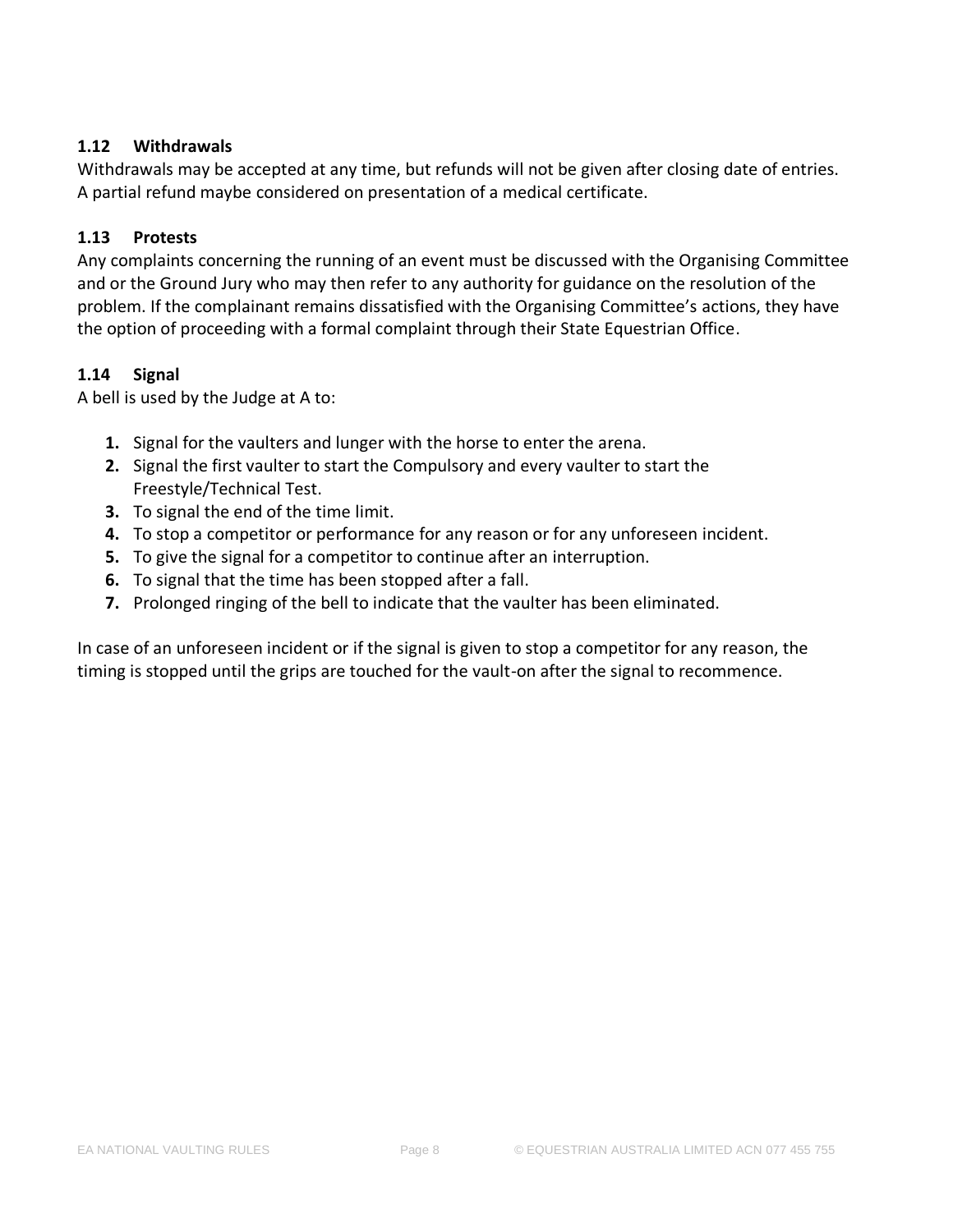# <span id="page-8-0"></span>**2. STATE AND NATIONAL CHAMPIONSHIPS**

Organising Committees are welcome to invite people from other countries to officiate, but their credentials must be reviewed by the organising committee.

Participation awards must be presented to all vaulters attending State and National Championships in the form of certificates, special ribbons, badges, stickers etc.

Participation awards at National Championships can be in the form of sew-on cloth badges.

# <span id="page-8-1"></span>**2.1 Steward**

The Organising Committee will appoint a Steward for National Championships which must be ratified by the National Vaulting Committee. The responsibilities are to ensure the fairness of the administration of the competition and the suitability of the arena and associated grounds. The Steward is responsible for advising the President of the Ground Jury of satisfaction with the arrangements at the commencement of the jurisdiction of the Ground Jury.

The Steward should be available to provide advice to the Ground Jury when requested by the President.

# <span id="page-8-2"></span>**2.2 Chef d'Equipe**

Each group, which is entering two or more competitors at a National Championship, must appoint a Chef d'Equipe who will be responsible for all the competitors and horses entered as individuals and/or group. A Chef d'Equipe may be a coach, lunger or other administrative person.

# <span id="page-8-3"></span>**2.3 Entry Schedules**

Schedules for National Championships must be ratified by the EA National Vaulting Committee prior to public release.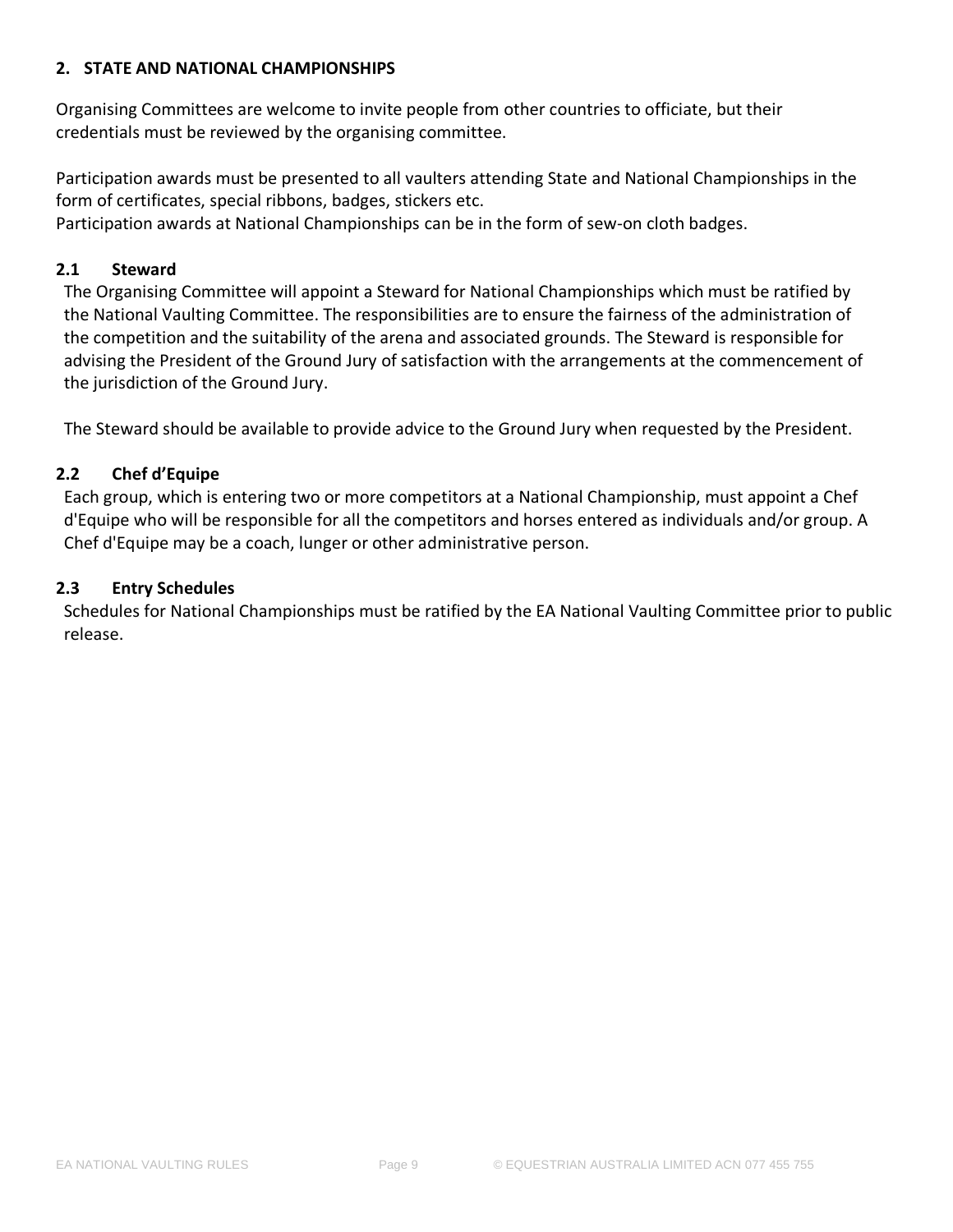# <span id="page-9-0"></span>**3. JUDGES**

Australian Vaulting Judges are accredited as Level 3, Level 2 and Level 1 Vaulting Judges.

Level 3 judges are accredited to judge all.

Level 2 judges are accredited to judge, Horse score (walk and canter), Performance and Artistic components in all classes.

Level 1 judges are accredited to judge all Preliminary, recreational and barrel classes.

Details of current Criteria for Accreditation and current accredited Judges are available from the National Judge Assessors and the National EA Office.

#### **Australian Judges Allocation System**

# **4 Judge System**

| Compulsories |          |     |
|--------------|----------|-----|
|              | Horse    | 25% |
|              | Exercise | 25% |
|              | Exercise | 25% |
|              | Exercise | 25% |

#### **3 Judge System**

| Compulsories |          |       |
|--------------|----------|-------|
|              | Horse    | 25%   |
|              | Exercise | 37.5% |
|              | Exercise | 37.5% |

#### **2 Judge System**

| Compulsories |                              |       |
|--------------|------------------------------|-------|
|              | Horse 25% and exercise 37.5% |       |
|              | Exercise                     | 37.5% |

# **1 Judge System**

| Compulsories |                                                        |
|--------------|--------------------------------------------------------|
|              | All components of score (as per the current Australian |
|              | system)                                                |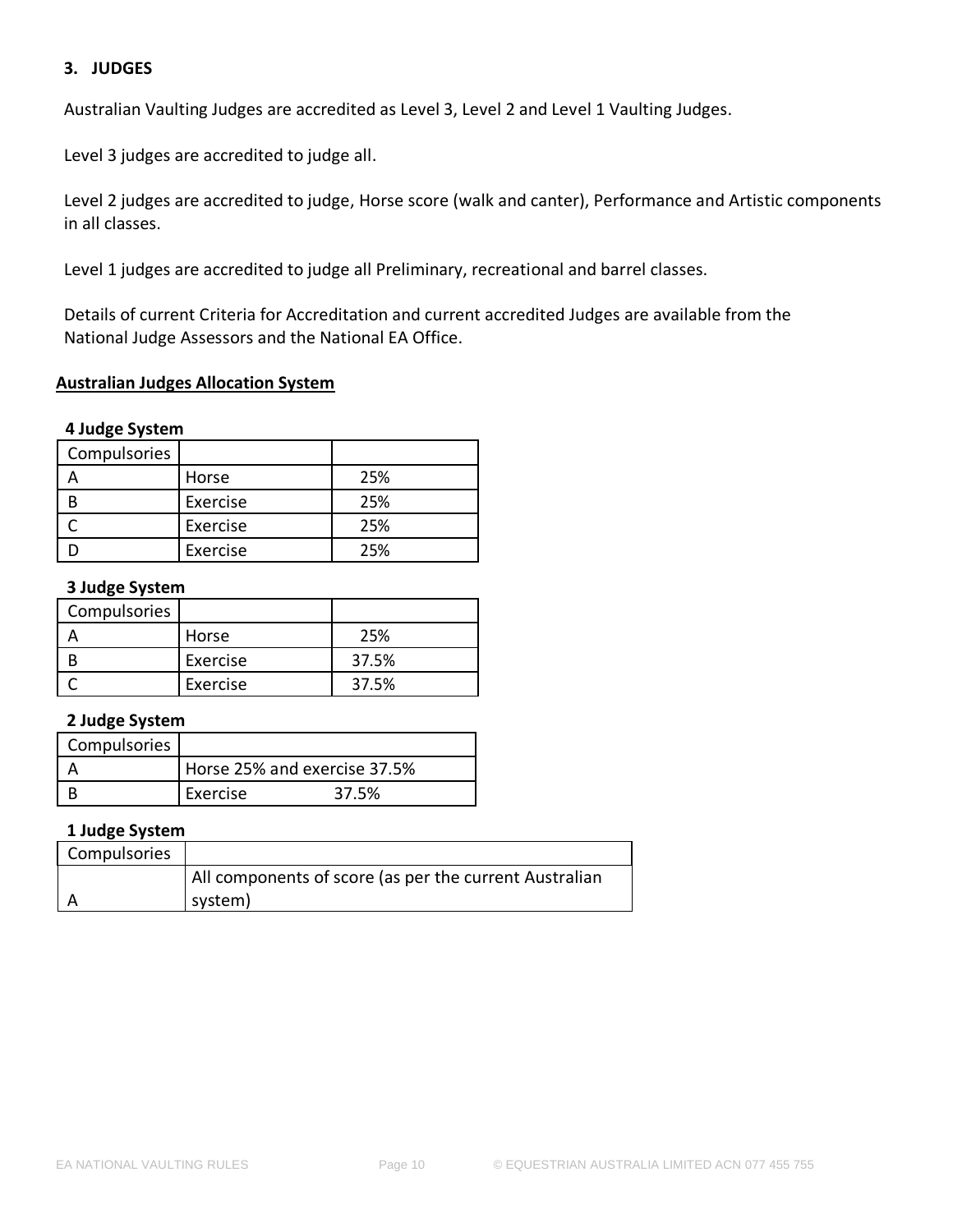# **4 Judge System**

| Freestyle |           |     |
|-----------|-----------|-----|
|           | Horse     | 25% |
| R         | Technique | 25% |
|           | Artistic  | 25% |
| $\Gamma$  | Technique | 25% |

# **3 Judge System**

| Freestyle |           |     |
|-----------|-----------|-----|
|           | Horse     | 25% |
|           | Technique | 50% |
|           | Artistic  | 25% |

# **2 Judge System**

| Freestyle |                            |
|-----------|----------------------------|
|           | Horse 25% and Artistic 25% |
|           | Technique 50%              |

#### **1 Judge System**

| Freestyle |                                                            |
|-----------|------------------------------------------------------------|
|           | All components of score (as per current Australian system) |

National Championships must have 4 judges for Open, Advanced and Intermediate classes.

All judges must be Level 3.

State Championships must have a minimum of 2 Level 3 Judges for Open- Intermediate classes. There must be 2 judges for all other classes, one must be level 3.

Novice, Pre-Novice and Preliminary Classes at National Championships minimum of 3 judges, one must be level 3.

At competitions all recreational classes must have a minimum of one level 1 Judge.

Barrel and Recreational Classes at National Championships maximum of 2 judges, one must be level 3.

It is recommended that between any separated tests the judges rotate according to the FEI allocation system. In the case where tests are run together, the judges may remain at the same table position.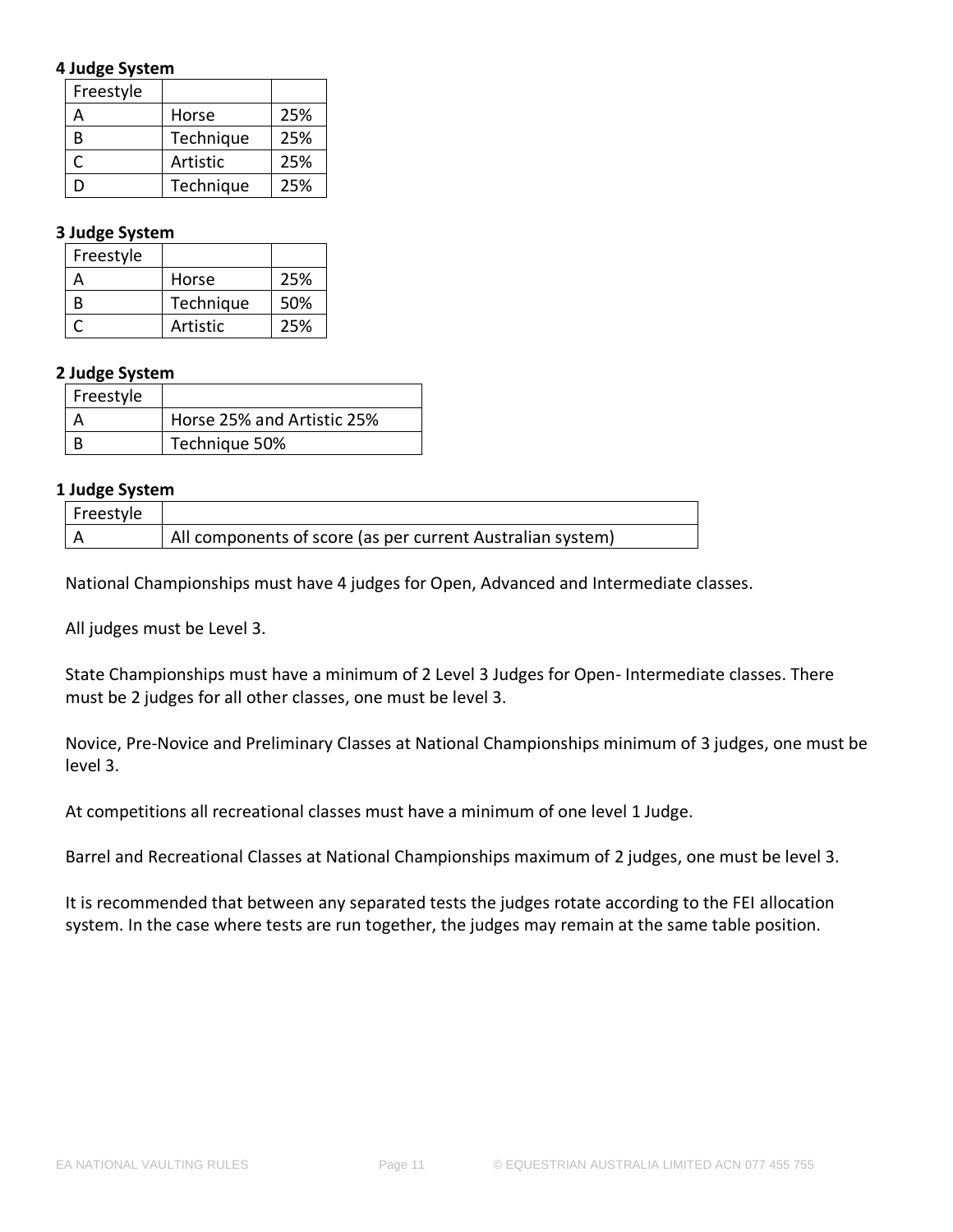# <span id="page-11-0"></span>**4. HORSES**

# <span id="page-11-1"></span>**4.1 Vaulting Horse**

The vaulting horse or pony entered in competitor or participant class must be at least 6 years old, of any breed or suitable size. All horses entered at State and National Championships must be registered with the EA. All horses used in competitor classes at any other event must hold the appropriate EA registration.

Competitors may start on their own horses or horses placed at their disposal. Horses may only be changed for vaulter safety or horse welfare reasons. Competitors must have the opportunity before the event to get used to an unknown horse. Substitution of Horses that have been changed after the Chef's meeting or declaration of entries must be immediately notified by the Competitor or their Representative to the Steward, Organising Committee, or the Ground Jury. Horse points must not be exceeded by any change.

The Vaulter must remain on the same horse for the entire class.

The horse must not be used for more than 18 points (refer below) on any one day. In the events where the same horse competes twice in a class, the times when the horse competes should be as far apart as possible. If the Squad compulsories and freestyle are on separate days then the horse points are divided as follows: 6 points for compulsories and 6 points for freestyles.

| <b>Categories</b><br><b>Class</b> |               | Compulsories/                | Freestyle      | <b>Total per</b> |
|-----------------------------------|---------------|------------------------------|----------------|------------------|
|                                   |               | <b>Technical test Points</b> | <b>Points</b>  | round Points     |
| Individual                        | Open          | 1                            | 2              | 4                |
|                                   | Advanced      | 1                            | $\overline{2}$ | 3                |
|                                   | Intermediate  | 1                            | 2              | 3                |
|                                   | <b>Novice</b> | 1                            | 1              | $\overline{2}$   |
|                                   | Pre-Novice    | 1                            | 1              | $\overline{2}$   |
|                                   | Preliminary   | 0.5                          | 0.5            | 1                |
| Squads                            | Open          | 6                            |                | 6                |
|                                   | Advanced      | 6                            | 6              | 12               |
|                                   | Intermediate  | 6                            | 6              | 6                |
|                                   | Novice        | 6                            | $\overline{2}$ | 8                |
|                                   | Pre-Novice    | 6                            |                | 6                |
|                                   | Preliminary   | $\overline{2}$               | 2              | 4                |
| Pas De Deux                       | Open          |                              | 4              | 4                |
|                                   | Intermediate  |                              | 3              | 3                |
|                                   | Preliminary   |                              | 2              | $\overline{2}$   |

# <span id="page-11-2"></span>**4.2 Equipment of the Vaulting Horse**

The equipment of the Horse **in the Competition Arena** will be as follows:

# **4.2.1 Bridle with noseband**

• Except for the buckles and padding the headstall and noseband must be made entirely of leather or leather-like material. Padding is allowed on bridles. Nylon or other non-metal material may be used to reinforce leather in the headstall but must not be in direct contact with the horse. Elastic inserts are permitted in the crownpiece and cheek pieces only and must not be in direct contact with the horse or the bit.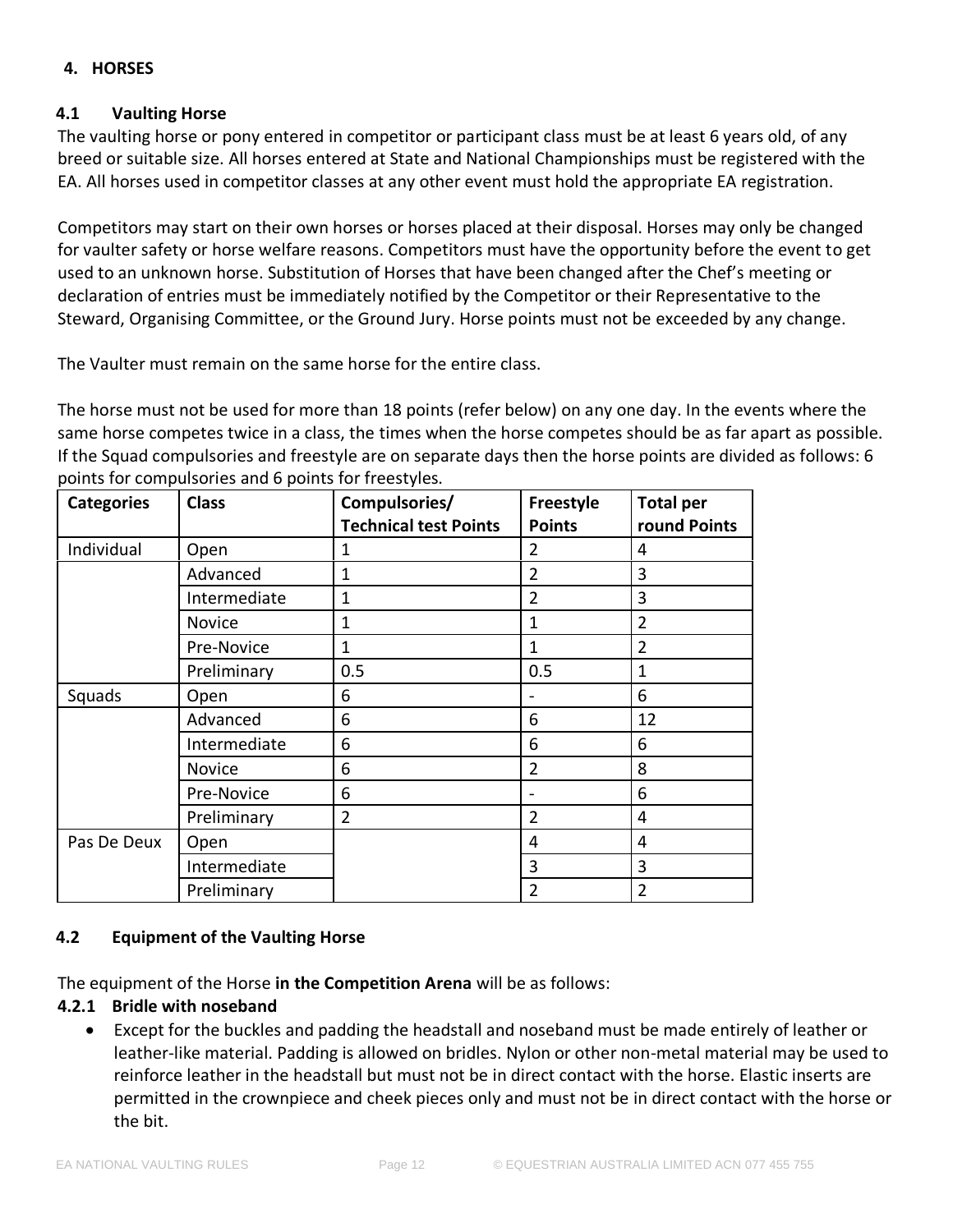- A browband is required, and except for the parts that attach to the crownpiece or headstall, is not required to be made of leather or leather-like material.
- The crownpiece of the bridle must lie immediately behind the poll and may extend forward onto the poll but must not be fitted to lie behind the skull.
- A throatlatch is required except when the combined noseband or Micklem bridle are used.
- At any level of competition, a noseband may never be so tightly fixed that it causes harm to the horse and must be checked as per the Stewards Manual noseband protocol.
- A plain snaffle bridle is required to be used with a regular cavesson noseband, a dropped noseband, a flash noseband, a crossed noseband, a combined noseband or a Micklem or similar design of bridle.
- **Snaffle Bit**. The Snaffle bit must have a smooth surface. Twisted and wire bits are prohibited. Bits must be made of metal, rigid plastic, or durable synthetic material and may be covered with rubber/latex. Bits must not place mechanical restraint upon the tongue. The diameter of the mouthpiece of the snaffle must be such so as not to hurt the Horse. Snaffles must have a minimum diameter of twelve millimetres (12mm) for horses and ten millimetres (10mm) for ponies. The diameter of the mouthpiece is measured adjacent to the rings or the cheeks of the mouthpiece.
- Snaffle bits may be used with loose ring, D-ring, and Eggbutt cheeks. Single or double jointed snaffles may also be used with upper or lower cheeks, or full cheeks. Loose rings may have a sleeve fitted around part of the ring.
- Flexible rubber or synthetic mouthpieces are permitted. Unjointed mouthpieces must be flexible.
- A snaffle may have up to two joints. A barrel or ball joint is permitted as the centre link in a double jointed snaffle bit, however, the surface of the centre piece must be solid with no moveable parts other than a roller. The centre link may be tilted in a different orientation from the mouthpiece but must have rounded edges and may not have the effect of a tongue plate.
- A double jointed snaffle or snaffle with rotating mouthpiece may be shaped to allow tongue relief. The maximum height of the deviation is 30mm from the lower part of the tongue side to the highest part of the deviation. The widest part of the deviation must be where the mouthpiece contacts the tongue and must have a minimum width of 30mm. The mouthpiece of a jointed or unjointed snaffle may be shaped in a curve within the dimensions specified above.
- Rubber bit guards are permitted..

**4.2.2** Lunge cavessons may be used instead of a bridle. They can be used with or without a snaffle. If used with a snaffle they must adhere to the rules above.

**4.2.3** Two side reins. Auxiliary reins are permitted in Pre-Novice Classes and below.

**4.2.4** Vaulting surcingle with underpad and girth. Under the girth, an underpad and/or pieces of sheepskin may be used for skin protection. The surcingle has two solid handles (grips) with two loops, one on each side. One short extra strap made of leather may be fixed between the inner edges of the right and left grip. This strap may be wrapped with material suitable to provide protection from injury.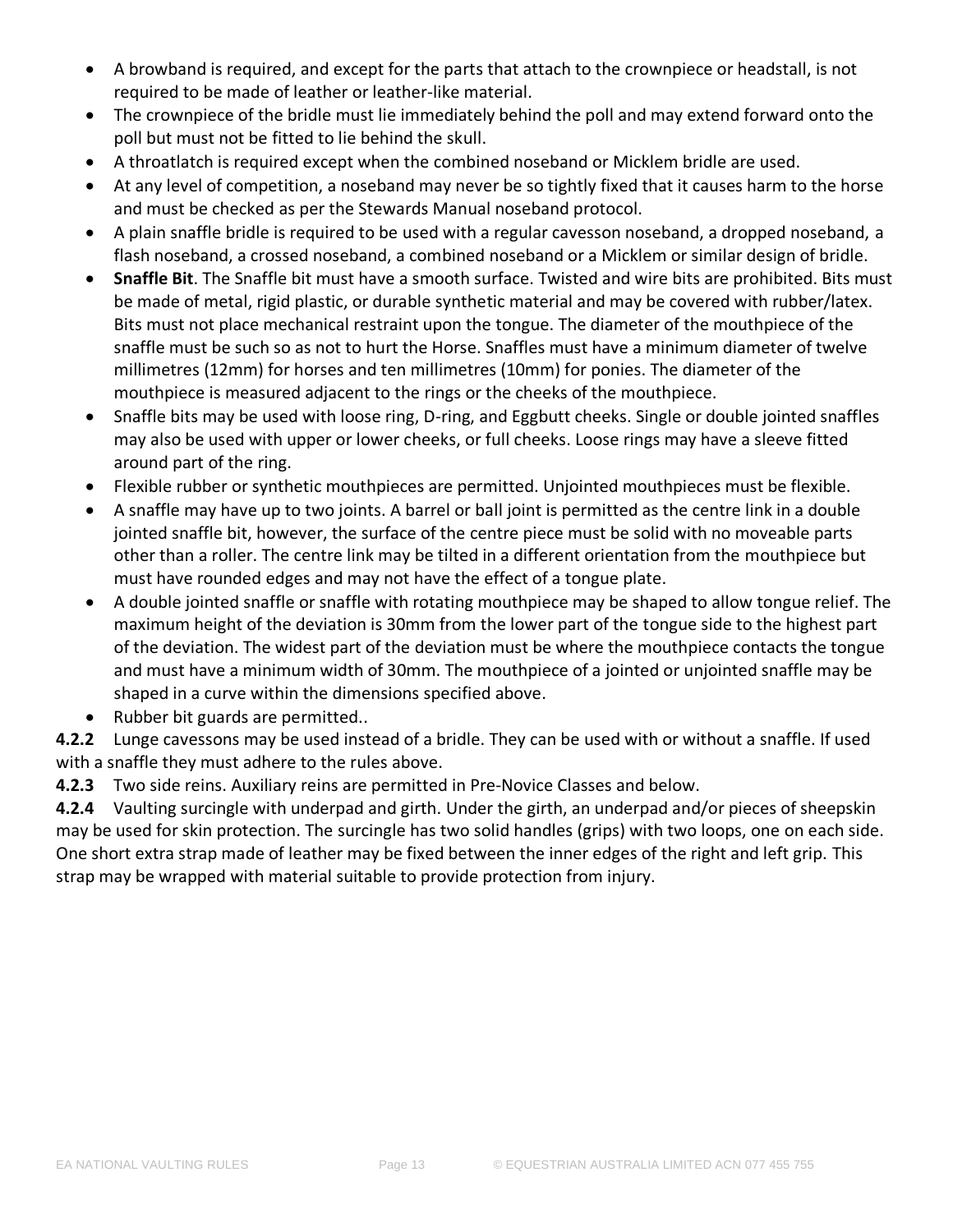

*1. Maximum distance measured from flat face of surcingle to outer point of handles 180mm.* 

*2. Maximum width of* weight bearing *flat face of surcingle* to be no greater than *180mm.* 

*3. Maximum distance between the right-hand side and left-hand side surcingle handles 240mm.* 

*4. Maximum distance between the centre of the top and bottom fixing points on surcingle handles 280mm.* 

*Note --- these are the maximum dimensions, smaller dimensions are acceptable and a tolerance of 20mm will be accepted.* 

**4.2.5** Lunge line is mandatory and must be attached to the inner ring of the bit (not over the head or to the outer ring of the bit) or at the lunge cavesson.

**4.2.6** Bandages and/or brushing/overreach boots are optional. Hoofboots are authorised.

**4.2.7** Ear hoods and plugs are permitted for all Events and may also provide noise reduction and must allow the ears to move freely. Ear hoods must not cover the horse's eyes. The ear hoods should be discreet in colour and design. Ear hoods may not be attached to the noseband.

**4.2.8** Back pad is mandatory and must be made of a material which conforms itself to the Horse's back and reduces the impact of external forces (by the Vaulters). One gel pad is allowed in addition to the back pad. **4.2.9** The back pad, which may be checked by the Gear Steward and/or a Judge at any time on the Horse must have the following dimensions: non-compliance will result in elimination from the competition

- o Max. 80 cm from the back edge of the surcingle to the back
- o Max. 30 cm from the front edge of the surcingle to the neck
- o Max. 90 cm from side to side the lowest point to the lowest point
- o If checked on the Horse, the allowed tolerance may not exceed 3cm, i.e. 93 cm
- o Max. 4.0 cm thick including cover
- o Max. total length 1.10 m, with no more than 30 cm in front of the surcingle
- **4.2.10** The surcingle and the back pad may be changed from test to test.
- **4.2.11** The Lunger must use a lunging whip.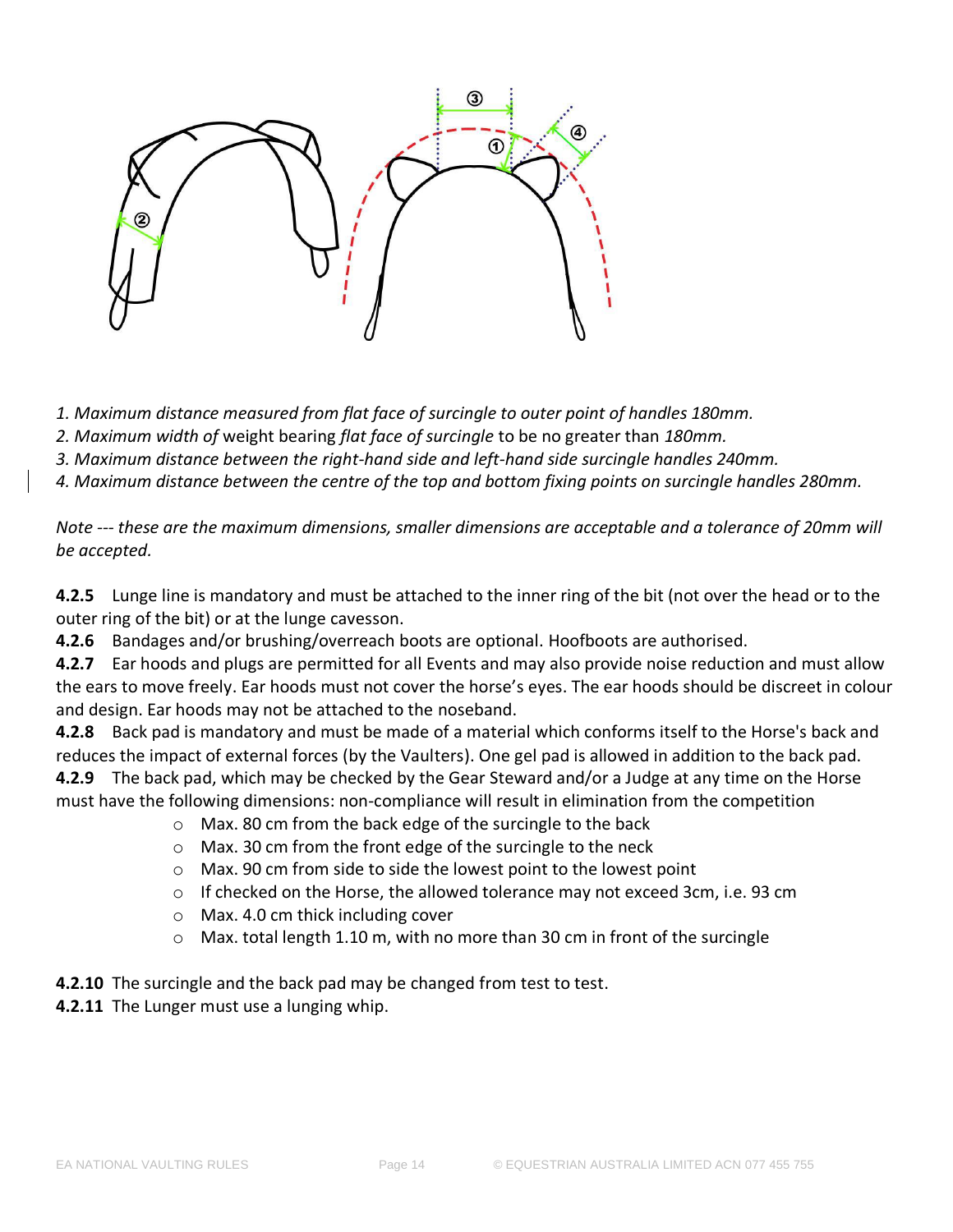- **4.2.12** The equipment of the Horse in the **warm-up arena** will be as per previous with the following additions:
	- Auxiliary reins are allowed.
	- A Double bridle is allowed when riding.
	- Side Reins and/or auxillary reins must not be fastened in place for an excessive period. After suh times they must be unfastened and the Horse allowed to move freely for a period of time before the side reins are reattached.
	- Lunge rein must be attached to the inner ring of the bit or to the lunge cavesson.
	- Double lunge/long reining is allowed, when the lunge is attached ina way that it is only being used as a long rein (attached to the ring of the bit. A double lunge may not be used as a draw rein.

# **4.2.13** No other equipment is allowed.

**4.2.14** When mounted for riding, suitable footwear and a properly fastened, approved helmet is compulsory for anyone riding a horse at a vaulting event. Protective headgear must comply with the Australian (AS/N25), European (EN), British (PAS), North American (ATSM) tested standards.

For further clarification see the FEI Vaulting Rules.

# <span id="page-14-0"></span>**4.3 Gear Check**

A visual check before leaving the last warm up arena may be conducted by the Stewards to prevent Athletes going into the Competition arena with any forbidden equipment. A visual check can be declined as it is designed to help Athletes but is not compulsory. However, it remains the full responsibility of the Athlete not to enter with any forbidden piece of Equipment.

A steward must be appointed to check the equipment of each Horse immediately after is leaves the arena. Any discrepancy will be reported to the Judge at A and result in immediate Elimination if confirmed. The checking of the bridle must be done with the greatest caution, as some Horses are very sensitive about their mouths (see FEI Steward's Manual). The Steward must use disposable surgical/protective gloves when checking the bridle (one  $-1$  – pair of gloves per horse).

# <span id="page-14-1"></span>**4**.**4 Abuse of Horses**

Abuse can be defined as intentionally acting in a way, which may cause pain or unnecessary discomfort to a horse. As examples, an act of abuse can be any of the following:

- To whip or beat a horse excessively.
- To subject a horse to any kind of electric shock device.
- To jab the horse in the mouth with the bit or any other device.
- To compete using an obviously exhausted, lame or injured horse.
- To abnormally sensitise or desensitise any part of a horse.
- To leave a horse without adequate food, drink and exercise.

Any case of abuse must be reported immediately to the President of the Ground Jury and the Chief Steward. Cases of abuse reported after the end of an event should be addressed to the Secretary of the relevant EA Branch within 14 days of the event. Reports dispatched after 14 days will not be considered.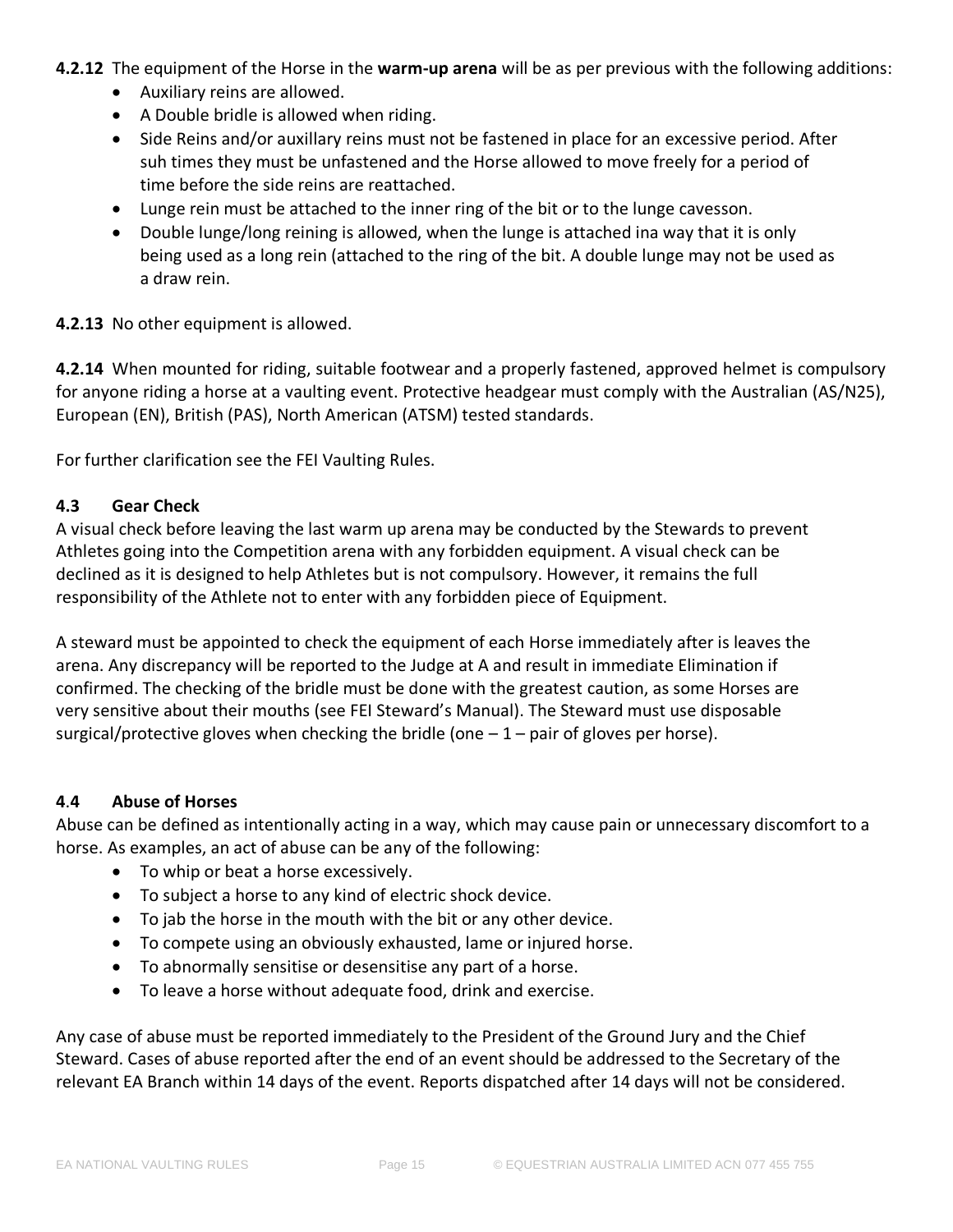Officials, or any other person, reporting a case of abuse should, if possible, secure one or more witnesses to the incident, or any other form of evidence, and either brings them to the Committee to which the report is addressed, or obtains written statements from them, duly signed, together with their names and addresses.

# <span id="page-15-0"></span>**4.5 Horse Inspection**

Horses are required to trot a minimum of one circle prior to Judge A indicating that the first vaulter can commence. Should Judge A decide that the horse is not fit for competition they must signal the lunger to stop the horse and ask them to retire the horse. Judge A may also eliminate a vaulter or group if the horse is showing signs such as stress or lameness.

#### **4.6 Horse Walk Score**

- Horse Walk Score at 25% for all classes
- The walk horse score will be judged in accordance with the FEI Vaulting guidelines.
- A1. Rhythm and impulsion 20%. Relaxation and Straightness 20%
- A2. Vault Ability of the Horse 40%
- A3. Lunging 20%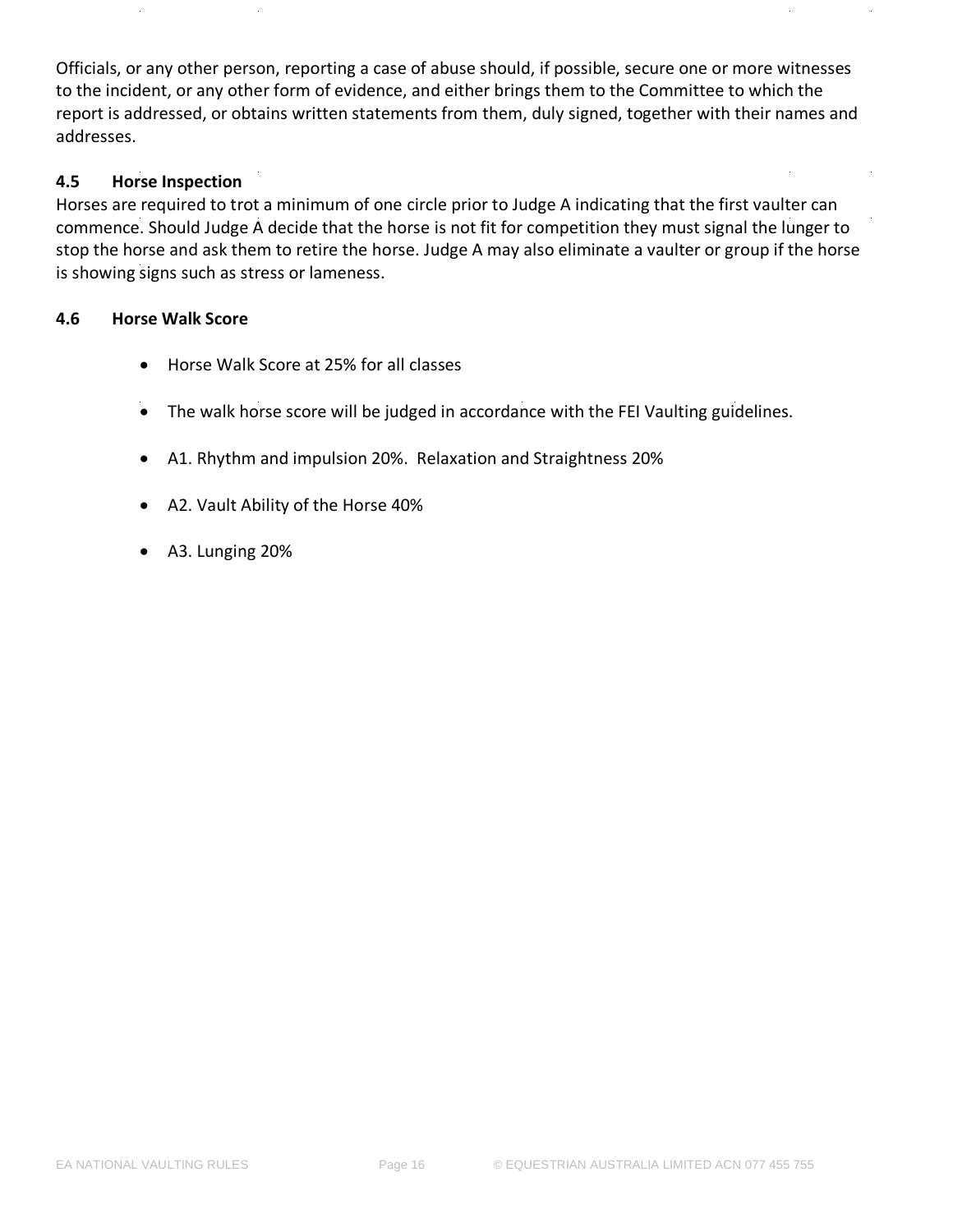# <span id="page-16-0"></span>**5. VAULTERS**

# <span id="page-16-1"></span>**5.1 CLASS DESCRIPTIONS**

| Class name    | Round 1                     |                   |           | Round 2                     |                 |  |  |
|---------------|-----------------------------|-------------------|-----------|-----------------------------|-----------------|--|--|
|               | Test 1                      | Test 2            | Test 3    | Test 1                      | Test 2          |  |  |
|               | Individual                  |                   |           |                             |                 |  |  |
| Open          | 3* compulsories             | Technical<br>Test | Freestyle |                             | No second round |  |  |
| Advanced      | 2* compulsories Freestyle   |                   | <b>NA</b> | $2*$ comp<br>(Optiona<br>I) | Freestyle       |  |  |
| Intermediate  | 1* compulsories Freestyle   |                   | <b>NA</b> | No second round             |                 |  |  |
| <b>Novice</b> | 1* compulsories             | Freestyle<br>Walk | <b>NA</b> | No second round             |                 |  |  |
| Pre-Novice    | Preliminary<br>compulsories | Freestyle<br>Walk | <b>NA</b> | No second round             |                 |  |  |
| Preliminary   | Preliminary<br>compulsories | Freestyle<br>Walk | <b>NA</b> | No second round             |                 |  |  |
|               |                             | Squad             |           |                             |                 |  |  |
| Advanced      | 2* compulsories             | Freestyle         | <b>NA</b> | No second round             |                 |  |  |
| <b>Novice</b> | 1* compulsories             | Freestyle<br>Walk | <b>NA</b> | No second round             |                 |  |  |
| Preliminary   | Preliminary<br>compulsories | Freestyle<br>Walk | <b>NA</b> | No second round             |                 |  |  |
| Pas de Deux   |                             |                   |           |                             |                 |  |  |
| Open          | Freestyle                   | <b>NA</b>         | <b>NA</b> | No second round             |                 |  |  |
| Intermediate  | Freestyle                   | <b>NA</b>         | <b>NA</b> | No second round             |                 |  |  |
| Preliminary   | Freestyle Walk              | <b>NA</b>         | <b>NA</b> | No second round             |                 |  |  |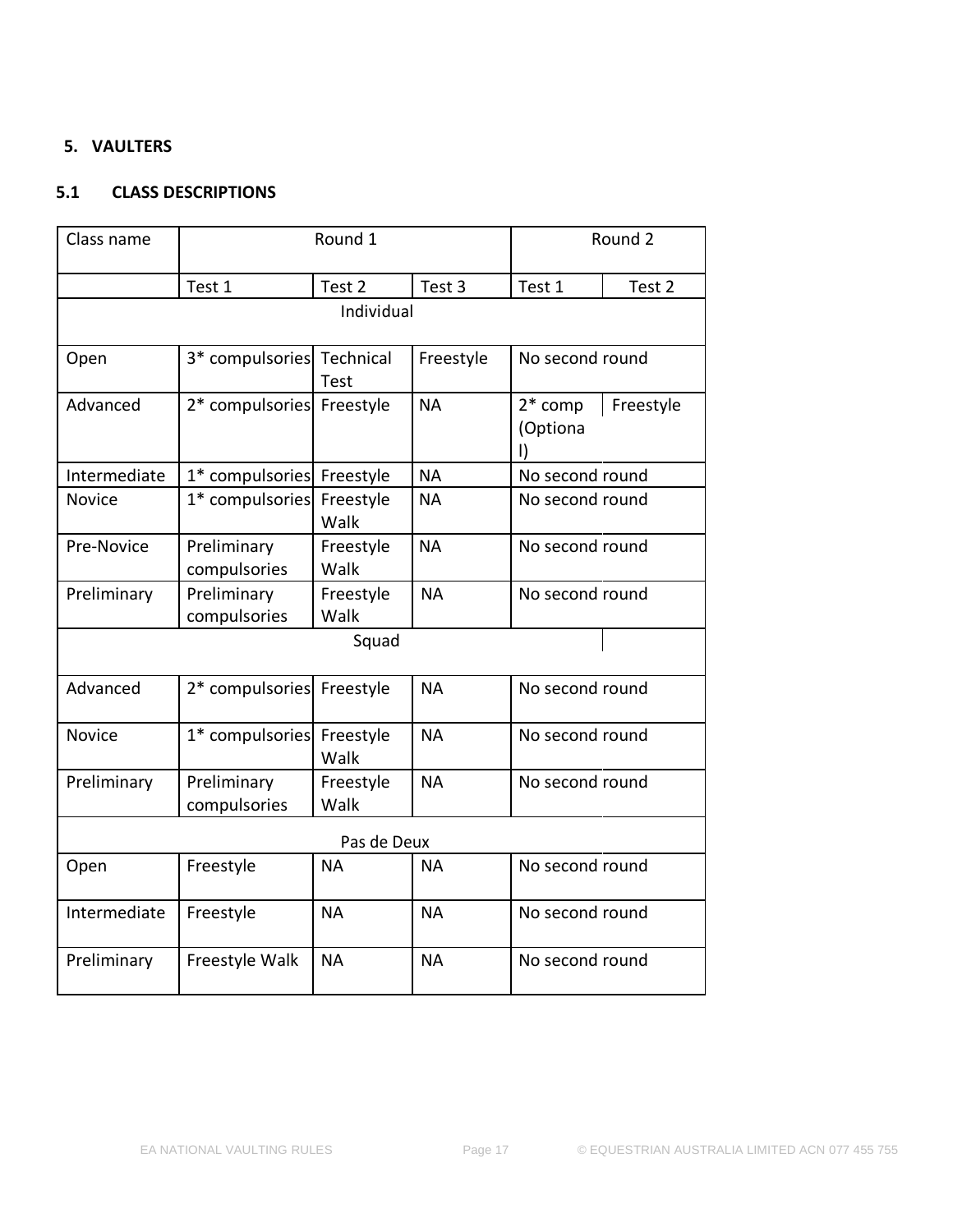#### **Please note**:

- 5.1.1 At State and National championships, the Open Individual class must include all three Open Tests and the tests must be run separately.
- 5.1.2 At National Championships, the Organising Committee may limit the number of competitors eligible to compete in the second round (of the Advanced class) on the basis of ranking.
- 5.1.3 At Nationals Championships Classes may be divided at the discretion of the Organising Committee.
- 5.1.4 At State Championships and National Championships, the Advanced class may be run over two rounds.
- 5.1.5 At State and National Championships, the Advanced class second round may consist only of freestyle.
- 5.1.6 At any other event, the Organising Committee may select any 2 tests for the Open class
- 5.1.7 Description of compulsories may be found in the "compulsories" section
- 5.1.8 HC entries may be offered at competition including Championship Competitions at the discretion of the event Organising Committee.

# <span id="page-17-0"></span>**5.2 Record of Performance**

A record of performance of individual vaulters competing in Official Competitive Individual Classes must be maintained by competitors (original score sheets).

# <span id="page-17-1"></span>**5.3 Class Entry**

Open, Advanced, Intermediate, Novice (Individuals), Advanced, Novice (Squad) and Open/Intermediate Pas de Deux are considered Competitor classes.

Pre – Novice and Preliminary (Individuals), Preliminary Squads and Preliminary Pas de Deux are considered Participant classes.

- 5.3.1 Individual
- No qualification score is required to compete in Preliminary, Pre-Novice or Novice individual.
- To compete in Intermediate individual a final score of 5.5 or higher must be attained in Novice.
- To compete in Advanced individual a final score of 6.0 or higher must be attained in Intermediate.
- To compete in Open individual a final score of 6.5 or higher must be attained in Advanced.
- To remain eligible in Open a score of 6.0 or higher must be maintained and achieved at least once in the 2 years prior to the competition date.
- A vaulter may only enter Open class competition from the year they turn 14.
- Equivalent FEI classes count for qualification/eligibility.
- 5.3.2 Pas de Deux
- No qualification score is required for Preliminary or Intermediate pas de deux.
- To compete in Open pas de deux a final score of 6.0 or higher must be attained in Intermediate pas de deux or the two vaulters must both be of Advanced level or above individually.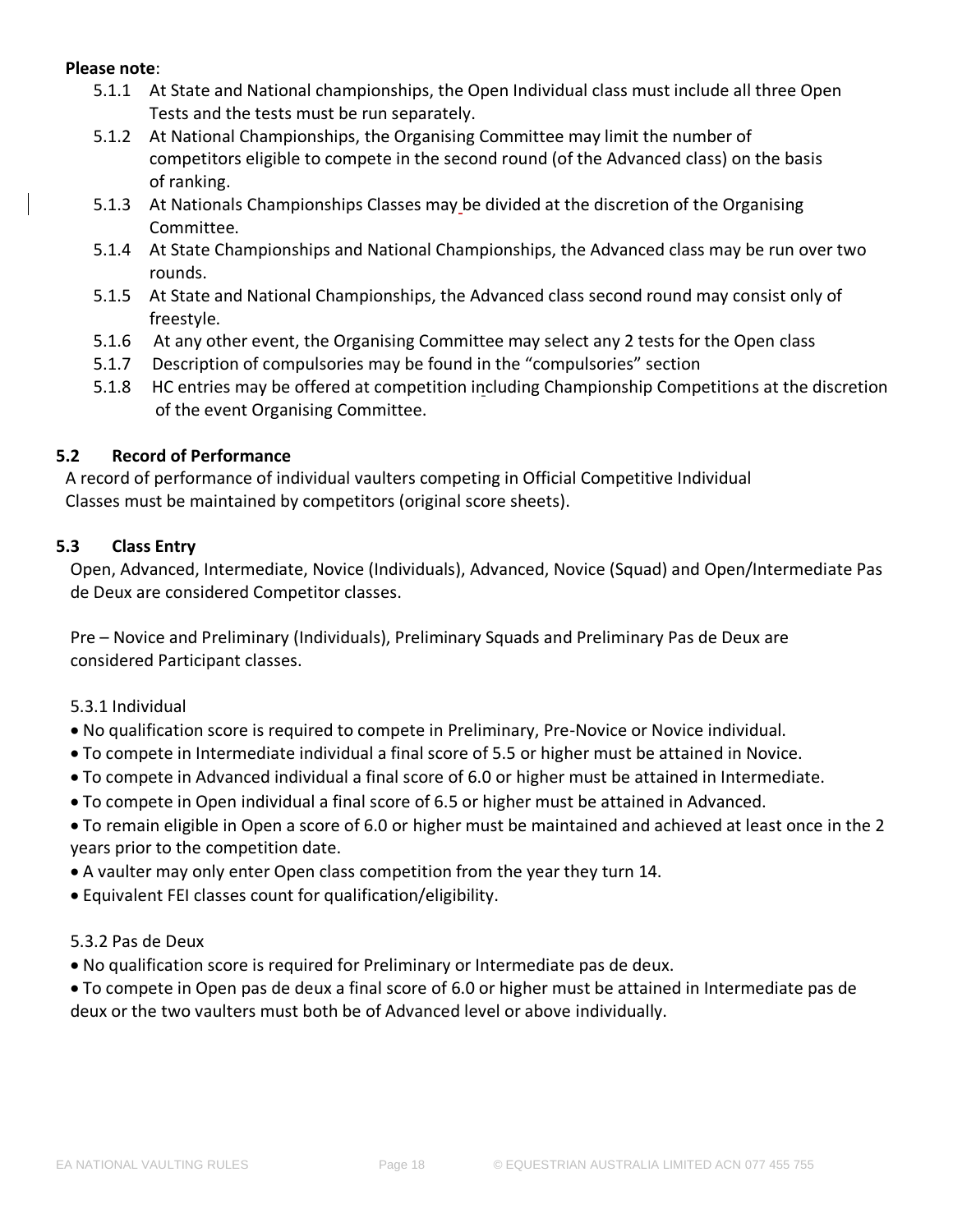# <span id="page-18-0"></span>**5.4 Scoring Marks**

- 10 Excellent
- 9 Very good
- 8 Good
- 7 Fairly good
- 6 Satisfactory
- 5 Sufficient
- 4 Insufficient
- 3 Fairly bad
- 2 Bad
- 1 Very bad
- 0 Not executed or "as a result of deductions"

# <span id="page-18-1"></span>**5.5 Vaulters Age**

A person may compete in Individual competition from the beginning of the calendar year in which they turn 6 years old.

# <span id="page-18-2"></span>**5.6 Salute**

In all events which take place in an arena and under the supervision of a Ground Jury, each squad/individual vaulter/pas de deux combination and the lunger must salute Judge A as a matter of courtesy before and after the competition.

Entry, exit and formation for the salute are left to the discretion of the vaulters. The salutation of the squad is considered for the scoring of the General Impression. Judge A or a Member of the Ground Jury shall acknowledge the salute.

# <span id="page-18-3"></span>**5.7 Dress Code**

- Individual and Pas de Deux Vaulters must wear an easily visible number provided by the Organising Committee on the right arm or leg.
- Squad vaulters must wear numbers 1 to 6 on the right arm, leg or on the back. Numbers should be 10 to 12 cm in height and must be of plain design and clearly legible by the judges.
- The dress of the Squad vaulters should give the obvious effect of uniformity.
- The dress of the Squad, Individuals and Pas de Deux must not hinder the movement of the vaulter or the safe interaction between vaulters during the performance. The dress must not in any way compromise the safety of either the vaulter or the horse.
- To allow for fair assessment by judges, the dress must not conceal the form and line of the vaulter's body during the performance.
- The dress must not give the effect of nudity.
- The dress must be formfitting and all articles of clothing, or parts thereof, must remain attached to the vaulter's body at all times. Decorative accessories (not limited to but including belts, masks, jewellery) and props (not limited to but including hats, capes, canes, gadgets) are strictly forbidden in the arena.
- Trousers must be secured to the foot and skirts may only be worn over tights or leggings.
- Only soft soled shoes are permitted.
- The apparel of the lunger should harmonise with that of the vaulters.
- Prescription glasses may be worn if they are essential for safety and are securely fitted. Sunglasses are not permitted.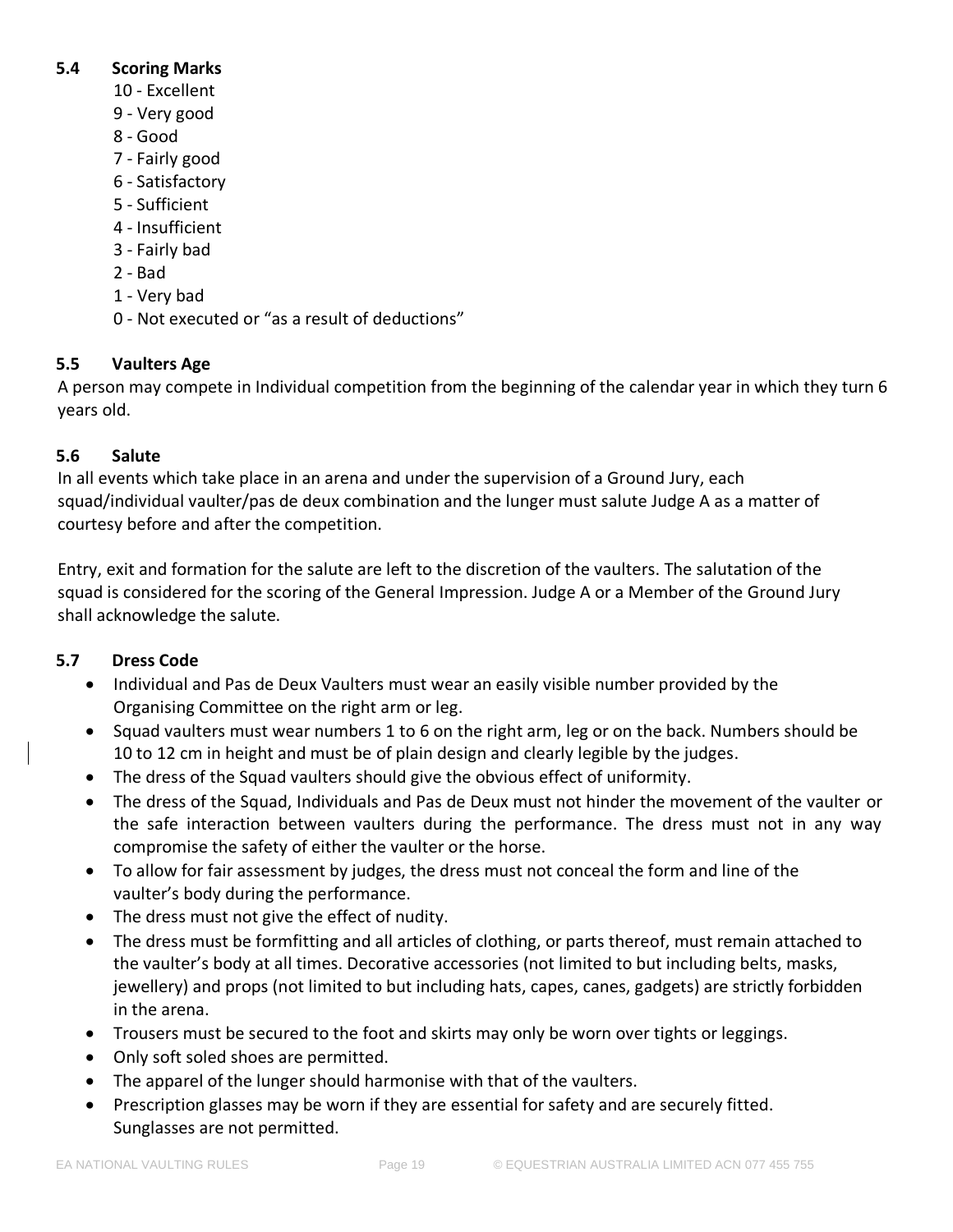• Medic Alert bracelets are not permitted. Coaches or a responsible person should be notified of any medical conditions prior to the start of the competition.

Failure to comply with any of the above will upon agreement with the judge's result in a deduction of 1.0 point from the Artistic Score.

# <span id="page-19-0"></span>**5.8 Description of Compulsories for Individuals and Squads**

# **5.8.1 Preliminary (Walk) and Pre-Novice (Canter) Compulsories – Individual and Squads**

- Vault on
- Basic Seat
- Half Flag
- Plank -directly from flag, outside raised leg lowered to horse's rump, then both legs extended, held 4 strides, hips then pulled up and forward to slide into seat astride.
- Side seat via mill to inside seat, rear arm stretched out backwards.
- Side seat via mill to outside seat, rear arm stretched out backwards.
- Free Kneel,
- Dismount to the inside (dismount performed with closed legs and stretched hips, the vaulter pushes against the grips upwards and away from the horse. The vaulter releases the grips and lands with nearly closed legs and continues in the same direction as the horse)

# **5.8.2 Intermediate and Novice Compulsories – Individuals and Squads**

These consist of seven exercises as described in 1\* Compulsories in FEI Vaulting Guidelines a[t www.fei.org](https://inside.fei.org/sites/default/files/2019%20Vaulting%20Guidelines%20%20clean_up%20version_14.03.2019_updated%2029.03.2019.pdf)

# **5.8.3 Advanced Compulsories – Individuals and Squads**

These consist of eight exercises as described in 2\* Compulsories in FEI Vaulting Guidelines at [www.fei.org](https://inside.fei.org/sites/default/files/2019%20Vaulting%20Guidelines%20%20clean_up%20version_14.03.2019_updated%2029.03.2019.pdf)

# **5.8.4 Open Compulsories – Individual**

These consist of eight exercises as described in 3\* Compulsories in FEI Vaulting Guidelines at [www.fei.org](https://inside.fei.org/sites/default/files/2019%20Vaulting%20Guidelines%20%20clean_up%20version_14.03.2019_updated%2029.03.2019.pdf)

# **5.8.5 Open Compulsories – Squads**

These consist of eight exercises as described in 3\* Compulsories in FEI Vaulting Guidelines at [www.fei.org](https://inside.fei.org/sites/default/files/2019%20Vaulting%20Guidelines%20%20clean_up%20version_14.03.2019_updated%2029.03.2019.pdf)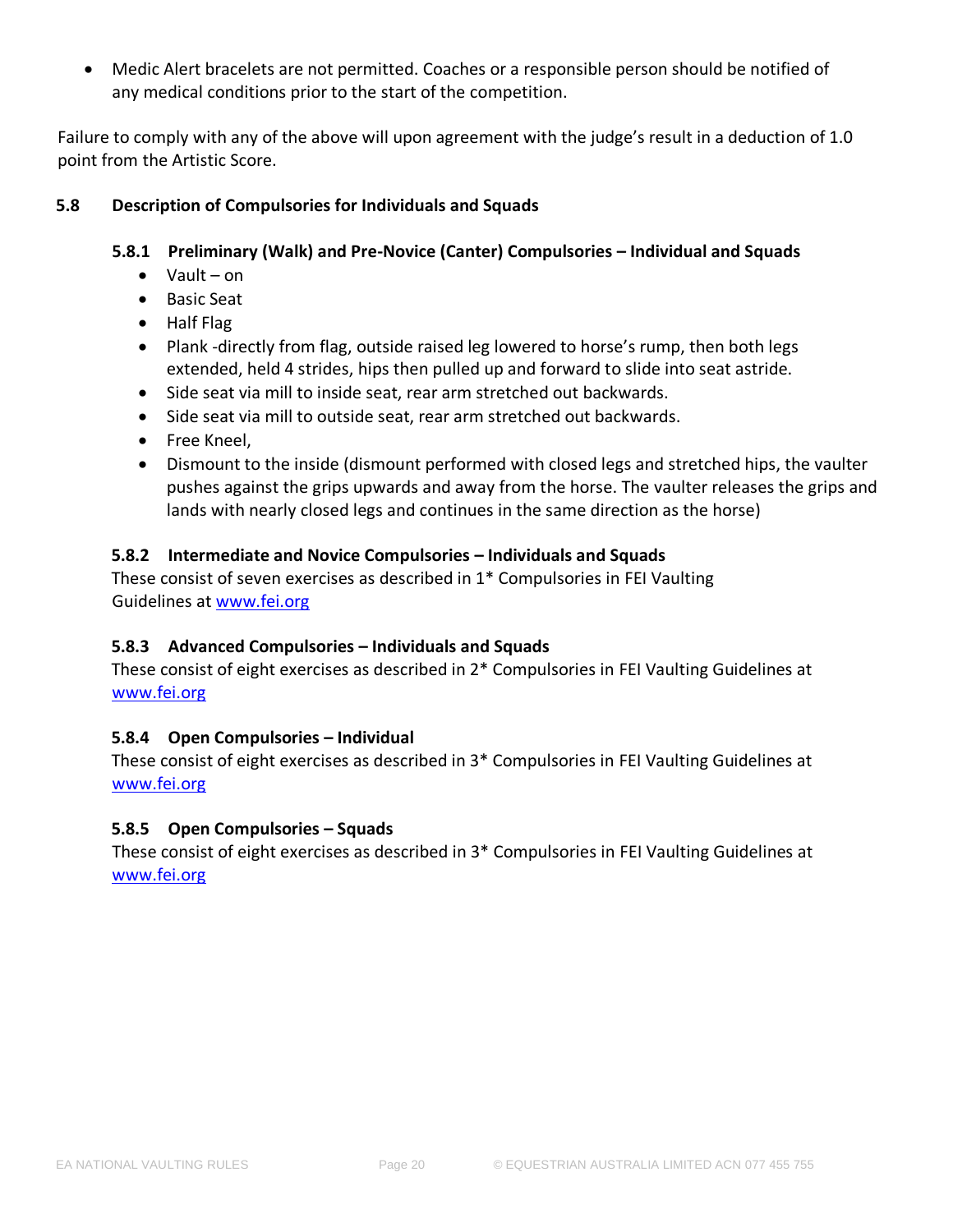# **5.9 Deductions in the Compulsories – Individuals and Squads**

Please Note: Letters are used by judges as abbreviations for each deduction and are recorded on the score sheet.

Deduction of 1 point:

**C** For each stride less than four in the Compulsory exercises: Basic Seat, Flag and Stand: the strides are counted from when the required exercise is displayed.

- **T** For each rhythm failure in the Mill.
- **K** For each failure to kneel before the Flag and Stand.
- **N** For leaning on the horse's neck with the hand without loss of form in Flag.
- **D** For each landing (Dismount) other than on both feet only. Deduction of 2 points.
- **R -** Repeating a compulsory exercise without leaving the horse
	- Incorrect order of exercises followed by the correct order without leaving the horse

- If the horse does not canter (e.g. falls into trot) during an exercise or any part of the exercise, the vaulter may repeat the whole exercise for a score and will be penalized with a deduction of 2 points for repetition.

**F** For a fall between two exercises (the deduction will be scored for the previous exercise).

#### Score of 0:

- For each exercise shown by a vaulter in the wrong order and not corrected.
- For coming off the horse during a compulsory exercise without the prescribed dismount.
- For repeating a compulsory exercise twice.
- For retaking the grips twice.
- For each exercise not performed in the gait of the competition and not repeated.
- For turning the Scissors in the wrong direction.
- In Squad competition for each compulsory exercise performed after the time limit (an exercise having been started just before the time limit will still be scored)

# <span id="page-20-0"></span>**5.10 Assisted Mounts – Compulsories**

A deduction of up to 2 points off the Vault-on score for Intermediate classes for assisted mounts.

A score of zero will be given for the Vault-on for assisted mounts in Advanced and Open classes.

#### <span id="page-20-1"></span>**5.11 Assisted Mounts – Freestyles**

An appropriate (minor, medium, major) performance deduction and no Degree of Difficulty (Advanced and Open) will be applied for assisted mounts from the ground in all canter freestyles (Open, Advanced, Intermediate).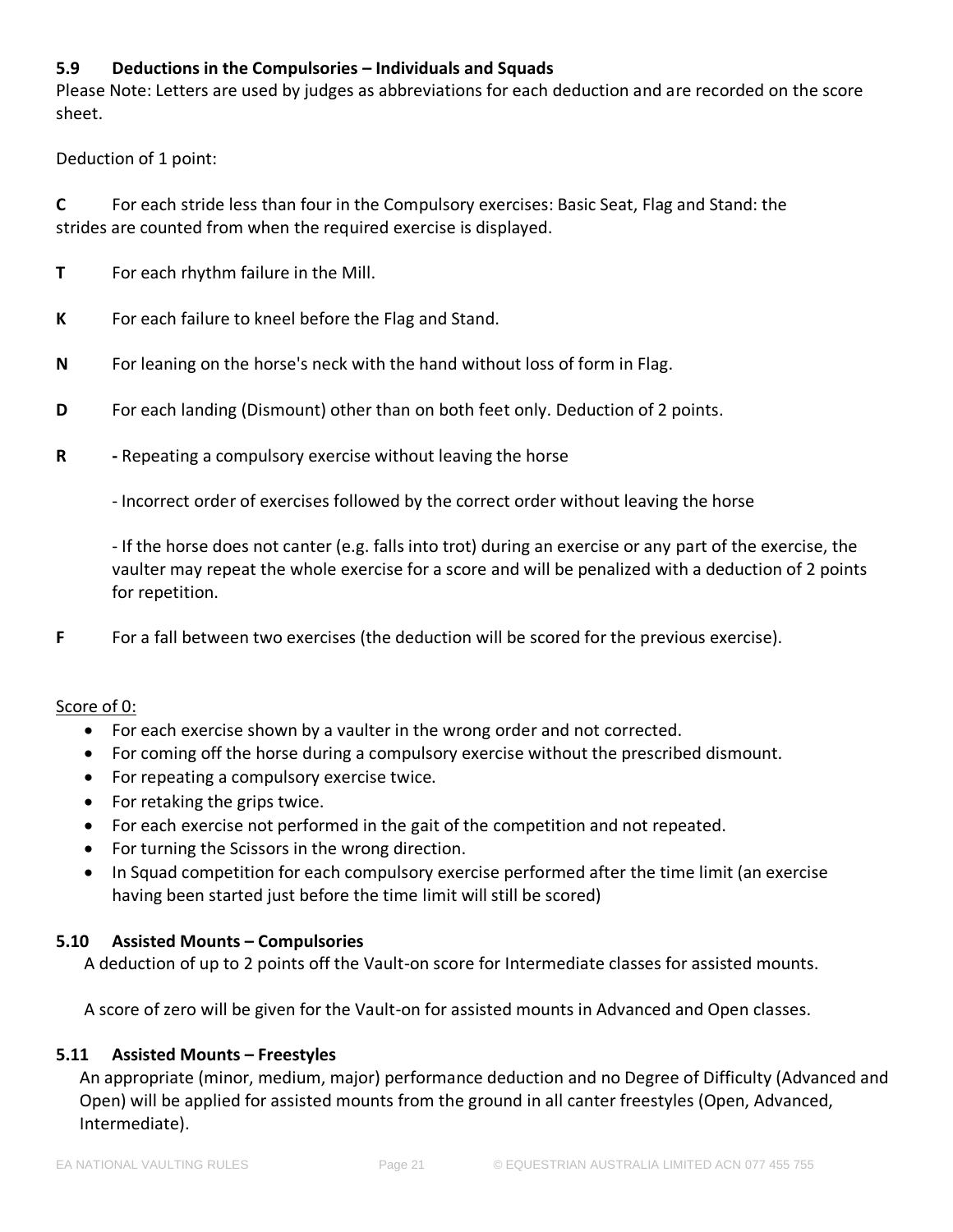# <span id="page-21-0"></span>**6. INDIVIDUAL COMPETITION**

The individual vaulter is accompanied by the lunger and the vaulting horse. Outside assistance is not allowed except for assisted mounts. The coach is responsible for appointing someone to assist if required. At any one competition, a vaulter may enter one individual horse class.

#### <span id="page-21-1"></span>**6.1 Execution of Tests**

The Individual Class consists of two parts: the Compulsory Test and the Freestyle.

The Open class consists of three tests: Compulsory Test, Technical Test and the Freestyle Test.

The Compulsories and the Freestyle of all rounds must be performed on the same horse with the same lunger except if the lunger is ill or injured in which case a reserve lunger may be substituted.

Competitors starting as individuals and competing on the one horse may come into judging circle together or separately. If together all vaulters must enter the arena at the same time and all perform the compulsories, then all perform the freestyle in the same sequence.

The Organising Committee may schedule the Compulsory section separate from the Freestyle section if they chose however, it must be stated in the schedule and be a minimum of 1 hour apart.

During the performance of the tests no other person, except the lunger, must be in the vaulting circle. The next competitor using the same horse may enter the circle when the previous vaulter has completed their final dismount. An exception is in the walk, when the vaulters must be legged up.

#### <span id="page-21-2"></span>**6.2 Timing – Individual**

Within one minute after the signal (bell) is given to enter the arena, the vaulter and the lunger must salute.

At the latest 30 seconds after the bell following the trot has been rung, the first exercise should be commenced.

There is no time limit for the Compulsory test. If more than one vaulter is starting on the same horse, the next vaulter may enter the circle and approach the horse to begin their compulsories immediately after the vault-off of the previous vaulter without waiting for a further signal. Vaulters should not attempt to start the freestyle until a signal from Judge A.

Timing of the Freestyle begins when the vaulter touches the grips to vault-on and ends after 60 seconds. If there is one competitor on the horse, there will be a 1 minute break between the Compulsories and the Freestyle.

If there is a fall during the Freestyle and the Judge at A stops the time, the time is stopped until the grips are touched followed immediately by the vault-on. The Freestyle must be continued within 30 seconds after the signal to recommence.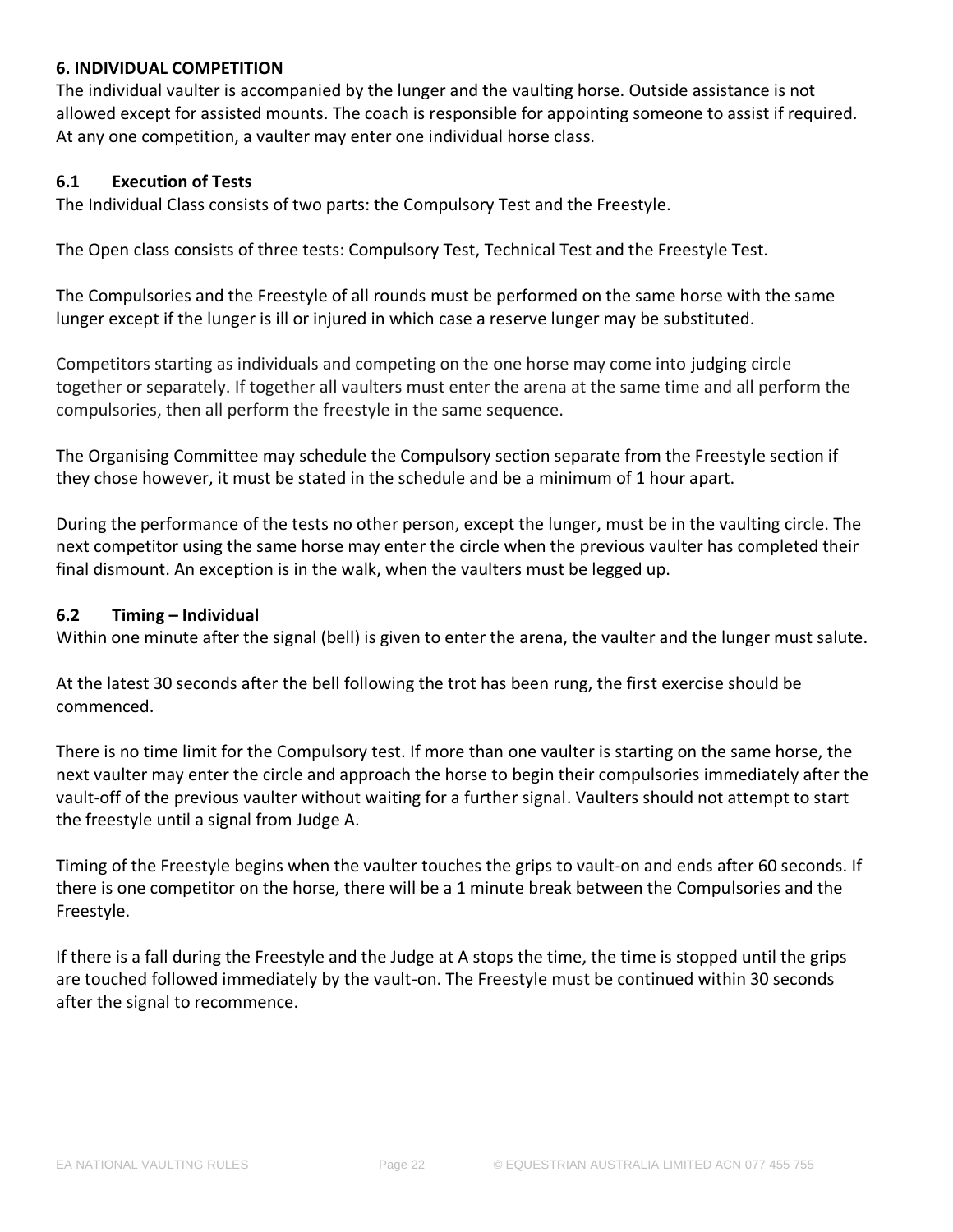# <span id="page-22-0"></span>**7. SQUAD**

A vaulting squad is composed of 6 vaulters, plus 2 reserve vaulters, 1 lunger and 1 vaulting horse. At all events the Chef d'Equipe or Squad manager must declare the six Squad members at the Chef's meeting.

At any one event, a vaulter may be a member of one-horse squad and one horse integrated squad. Only the six vaulters starting in the squad may enter the competition arena.

# <span id="page-22-1"></span>**7.1 Execution of Test**

At all local competitions squad classes will be separated into compulsory and freestyle divisions. At National Championships they will be combined. At State Championships either option can be chosen, according to the OC.

At National Championships Three squad classes will be offered. These combine compulsories and Freestyle. The same vaulters, lunger and horse (including the use of a reserve) must be used for the entire class.

- Advanced
- Novice
- Preliminary

At all local competitions, all level of squad compulsory classes may be offered

- Open Compulsories
- Advanced Compulsories
- Intermediate Compulsories
- Pre-novice Compulsories and
- Preliminary Compulsories

At all local competitions three levels of freestyle classes may be offered

- Advanced Freestyle (i.e., according to the FEI 2\* and 3\* rules)
- Intermediate Freestyle (i.e., according to the FEI 1\* rules)
- Preliminary Freestyle

When classes are performed at the walk the vaulters must be legged up.

# <span id="page-22-2"></span>**7.2 Reserve Vaulter**

If a vaulter incurs a major injury where the time is stopped and the injured vaulter is removed from the arena then the reserve vaulter may substitute for the injured vaulter after the concerned exercise.

In events with several tests, the reserve vaulter, after notification to the Ground Jury, may be used in the next test; however, once used, the reserve vaulter must finish the competition.

# <span id="page-22-3"></span>**7.3 Timing – Squad**

Within one minute after the signal (bell) is given to enter the arena, the squad must salute. The first exercise in the Compulsories should be commenced at the latest 30 seconds after the bell following the trot has been rung.

The time for the Compulsory test begins at the moment the first vaulter touches the grips, and ends with the landing of the last vaulter.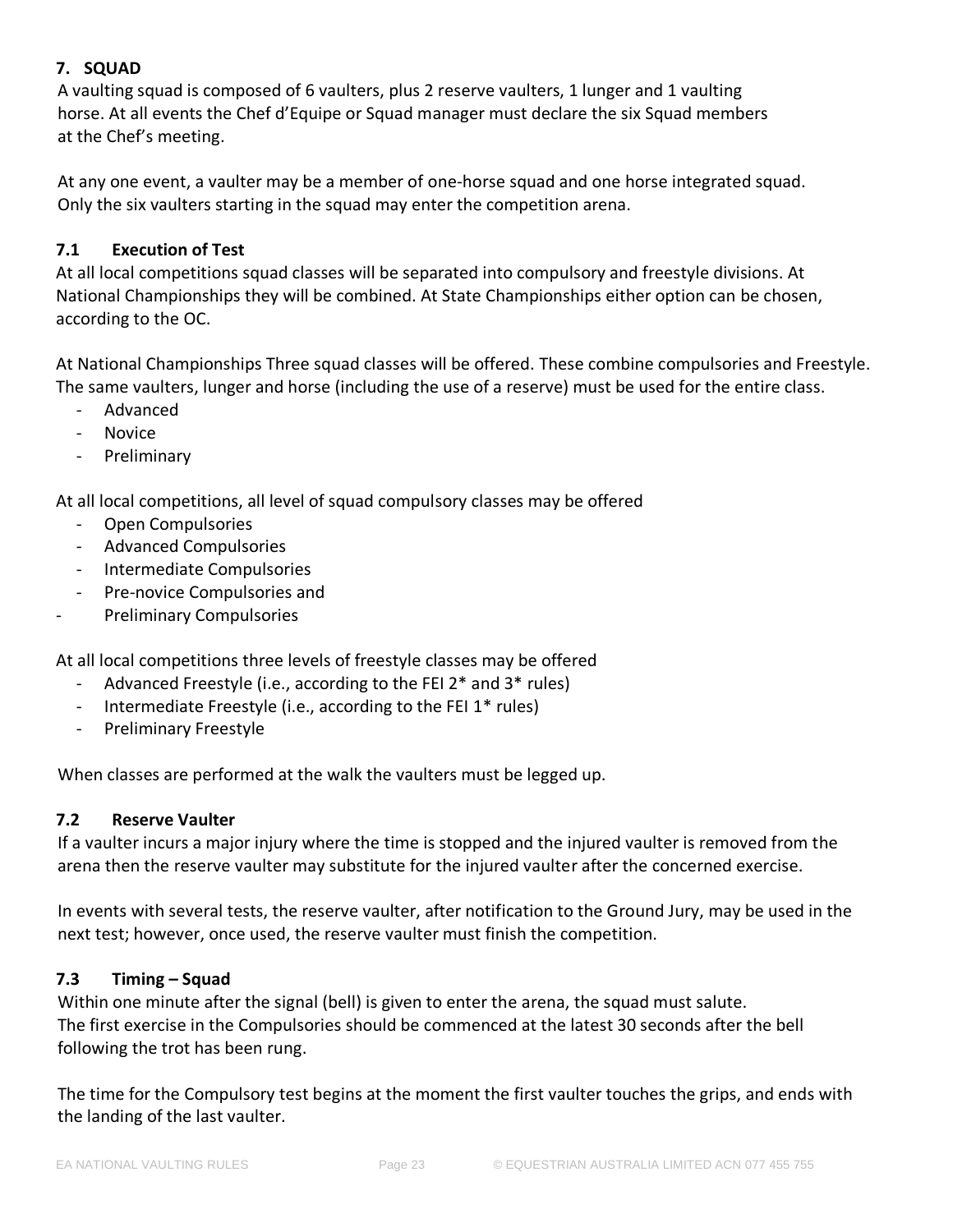The maximum time allowed for the completion of the Compulsory Test is 6 minutes.

The maximum time allowed for the completion of the Freestyle is 4 minutes. If the Compulsory and Freestyle sections are to be run separately there must be a break of a minimum of 1 hour between the performance of the Compulsories and the Freestyle.

In case of an unforeseen incident, or if the bell is sounded to stop a competitor for any reason, the timing is stopped until the grips are again touched for the vault-on.

# <span id="page-23-0"></span>**8. PAS DE DEUX**

The Pas-de-Deux is composed of two Vaulters, the lunger and the vaulting horse.

At any one event, a vaulter may be a member of one horse Pas De Deux.

The Pas-de-Deux is a Freestyle performance in one round with a time limit.

The performance is to take place with the horse and therefore no gymnastic exercises or dance moves on the ground are allowed. Elimination for non-compliance is at the discretion of the Ground Jury.

The Pas De Deux freestyle test includes single mounts, single dismounts and double exercises.

During the performance, both Vaulters must remain in contact with the horse, the grips or each other.

# <span id="page-23-1"></span>**8.1 Open Pas De Deux**

The Open Pas De Deux Freestyle will be assessed on the following criteria:

- Horse
- Technique (difficulty and performance)
- Artistic

Single exercises on the horse are not scored in the Technique score.

The time for the Open Pas de Deux is 2 minutes

# <span id="page-23-2"></span>**8.2 Intermediate Pas De Deux**

The Intermediate Pas de Deux Freestyle will be assessed on the following criteria:

- Horse
- Performance (no degree of difficulty)
- Artistic

The time for the Intermediate Pas de Deux is 1 minute and 30 seconds.

# <span id="page-23-3"></span>**8.3 Preliminary Pas De Deux**

The Preliminary Pas De Deux Freestyle will be assessed on the following criteria:

- Performance
- Artistic
- Horse Walk Score
- The time for the Preliminary Pas de Deux is 2 minutes
- May be divided on age or ability but the event schedule must be explicit about the eligibility of each vaulter in the partnership.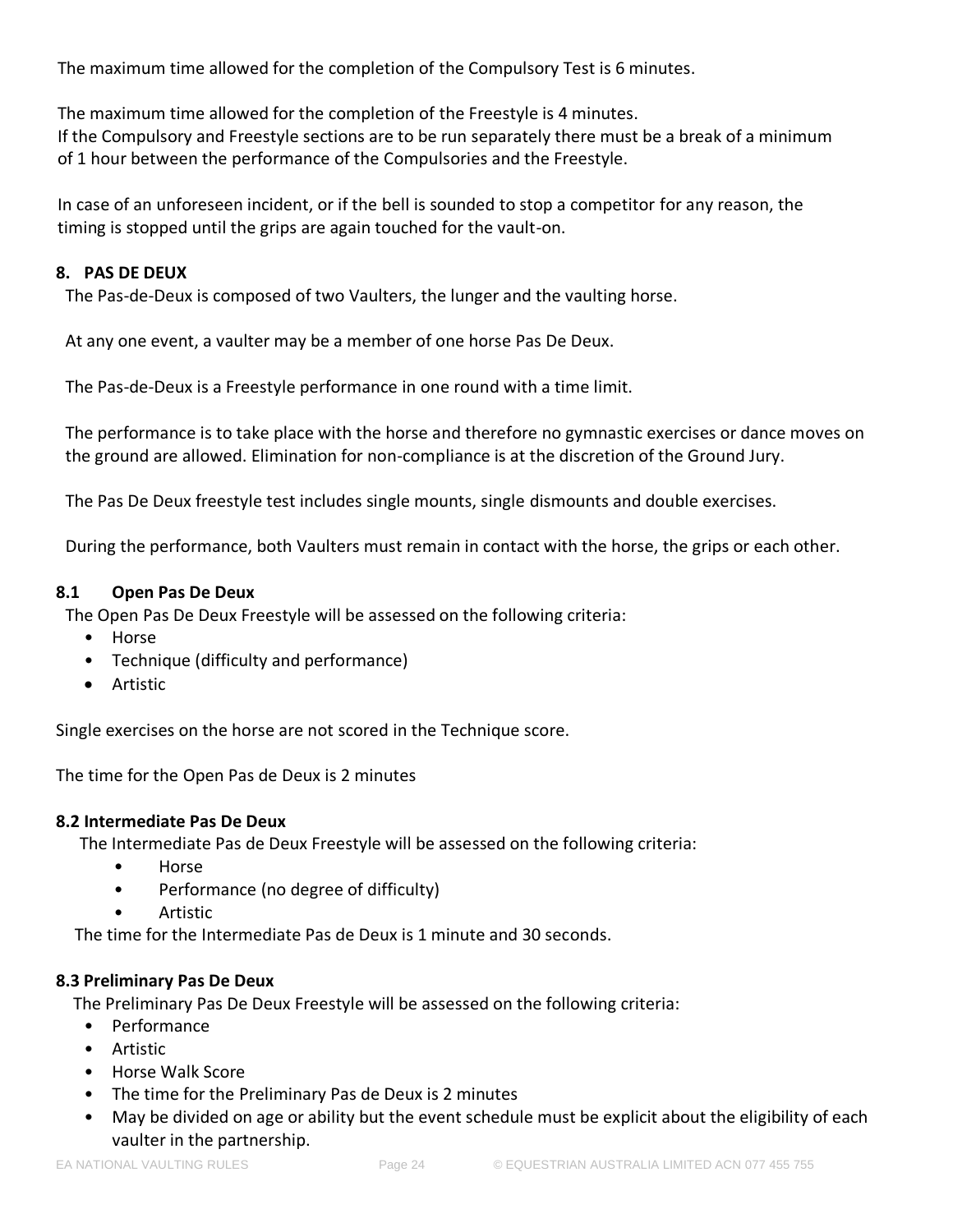Within one minute after the signal (bell) is given to enter the arena, the Vaulters and the lunger must salute.

Eliminationfor failure to salute is at the discretion of the Ground Jury.

Before beginning the performance, the horse must be trotted in the circle until the President of the Ground Jury or Judge A rings the bell. At the latest, 30 seconds after the bell the trot must be shown. Elimination for failure to comply is at the discretion of the Ground Jury.

At the latest, 30 seconds after the bell following the trot, the first exercise must commence. Elimination for failure to comply is at the discretion of the Ground Jury

# <span id="page-24-0"></span>**9. FALLS**

A fall is a movement out of control. Falls can be considered in two categories:

- Biomechanical: refers to the definition of "fall" (a "movement out of control),
- Judicial: refers to the way the rules address or define "fall", and the manner of dealing with it according to the rules.

Falls will be recorded by the Technique Judge and penalised by a deduction from the Performance Score (deduction at the end, not averaged).

# **Time, Music and Bell**

- In Individual Classes when the vaulter loses the contact with the Horse the time and music are stopped – no bell. The test must be continued within 30 seconds.
- In Squad and Pas-de-Deux Classes when all vaulters loose contact with the Horse, the Horse is empty, the time and music are stopped – no bell. The test must be continued within 30 seconds.
- The Vaulter is unable to continue immediately after a fall or returns to the line the judge will ring the bell, the time and music are stopped and the test is interrupted. The Test must be continued within 30 seconds after the signal to resume.

Deduction for "Falls" will be awarded in accordance with the FEI Guidelines. Refer [www.fei.org](http://www.fei.org/)

The Falls are recorded on the score sheet by writing down an "F" and the deduction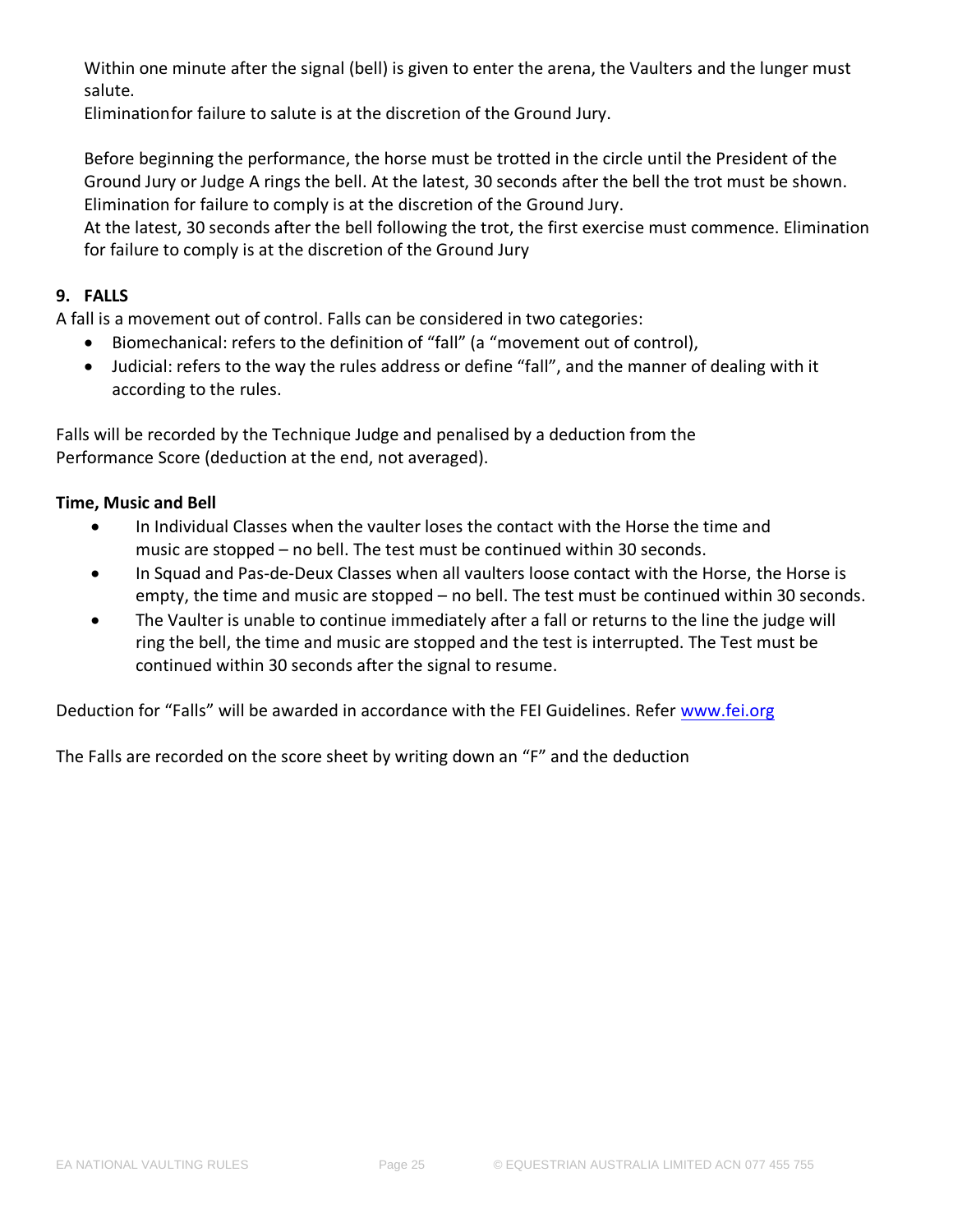# <span id="page-25-0"></span>**10. SCORING**

# <span id="page-25-1"></span>**10.1 Compulsories – Individual**

Each Compulsory exercise is scored.

In case of a fall during the block of exercises, the performance must be continued within 30 seconds with another vault-on, followed by the next Compulsory exercise.

In all walk classes a score for the horse will be awarded in accordance with rule 4.6.

In all canter classes a score for the horse will be awarded in accordance with the FEI Vaulting Guidelines.

#### <span id="page-25-2"></span>**10.2 Technical Test – Individual**

The technical test consists of five technical exercises and additional Freestyle exercises, chosen by the vaulter. There is a time limit of one minute for the Technical Test. The five required Technical exercises may be found on the FEI Website [www.fei.org](https://inside.fei.org/sites/default/files/2019%20Technical%20Test%20Final%20version_updated%2014.03.2019.pdf)

The technical elements may be shown in any order.

The specific deductions for each exercise can be found in the FEI Vaulting Guidelines at [www.fei.org](https://inside.fei.org/sites/default/files/2019%20Vaulting%20Guidelines%20%20clean_up%20version_14.03.2019_updated%2029.03.2019.pdf)

#### <span id="page-25-3"></span>**10.3 Freestyle – Individual**

The Freestyle is shown for 1 minute, freely composed by the vaulter. During the performance, the vaulter must remain in contact with the horse. Ground jumps are only permitted in canter freestyles.

The Freestyle consists of static and dynamic exercises. To score in Technique, each static exercise must be held for at least 3 canter strides.

The Freestyle is scored separately, according to:

- 1. Technique (Open and Advanced)
- 2. Artistic

3. Exercise/Performance

4. Horse score (Open, Advanced, Intermediate)

5. Walk horse score (Novice, Pre-Novice, Preliminary)

#### <span id="page-25-4"></span>**10.4 Technique Score – Individual**

In Open and Advanced classes the technique score is divided into Performance Score (70%) and the Difficulty Score (30%). In all other classes the Exercise Score represents only the performance of the Freestyle exercises.

The Difficulty Score component of the Open and Advanced Technique Score has maximum score of 10. Decimals are allowed.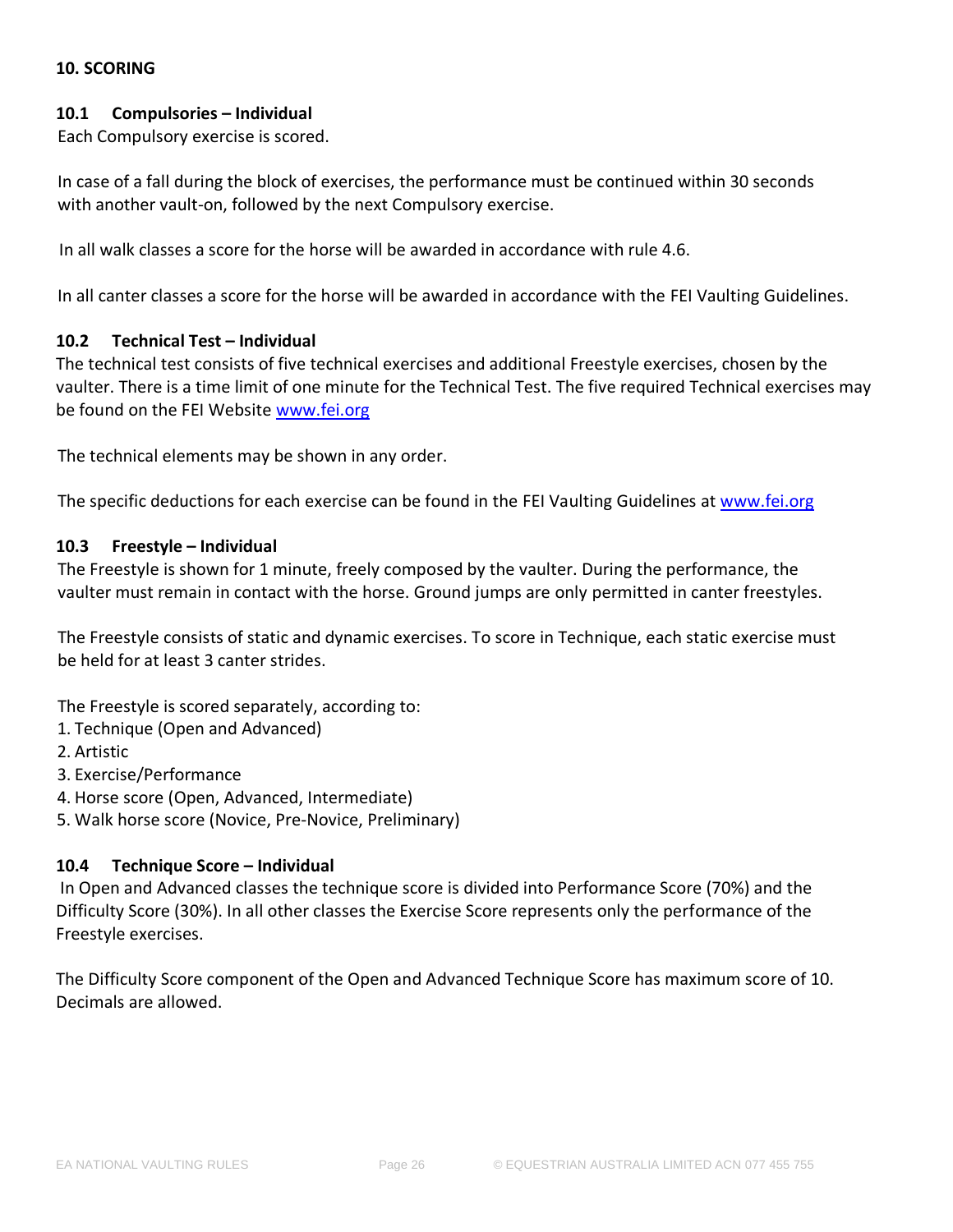The exercises will be scored as follows:

|        |                    |     | 1.3    |
|--------|--------------------|-----|--------|
| 卪      | Risk exercise      | (R) | points |
|        |                    |     | 0.9    |
| 卪      | Difficult exercise | (D) | points |
|        |                    |     | 0.4    |
| 卪      | Medium exercise    | (M) | points |
|        |                    |     | 0.0    |
| $\Box$ | Low/easy exercise  | (E) | points |
|        |                    |     |        |

Only the 10 most difficult exercises are counted

The criteria used to determine the technique score are:

- In relation to the height above the horse
- Complication of the movements (dynamic)
- Demands of suppleness and strength
- Number and security of holding points
- Change of direction (forward, backwards, across)
- Change in relation to the horse (on nek, on croup, inside and outside).

 $\overline{\phantom{a}}$ 

Repetitions of the same exercise are only counted once. If a part of an exercise is shown with different variations (e.g. held/free) only the most difficult element is scored in Technique.

If one static exercise is developed from another, it is only counted as a separate exercise if held for at least 3 canter strides

Only exercises (static or dynamic exercises or dismounts) already in progress when at the time limit may be finished and will be included in the evaluation for Technique and Artistic Scores.

All following exercises and dismounts starting after the time limit will be considered in the Performance Score, including deductions for falls, but not in the Degree of Difficulty and Artistic Score. If dismounts or other exercises are commenced after the bell, there will be a deduction from the Artistic Score.

No points are awarded for:

- Each static exercise held for less than 3 canter strides
- Each Freestyle exercise started after the time limit
- Movements from the Compulsory program
- Any Freestyle exercise not performed in Canter
- Repetition of any exercise

# <span id="page-26-0"></span>**10.5 Artistic Score – Individual**

The maximum score is 10. Decimals are allowed.

The artistic score of the Freestyle program should combine exercises and transitions into a presentation with an interesting beginning, several high points and an interesting ending. The progressive development of an exercise or block of exercises out of one phase and into another contributes to the artistic value.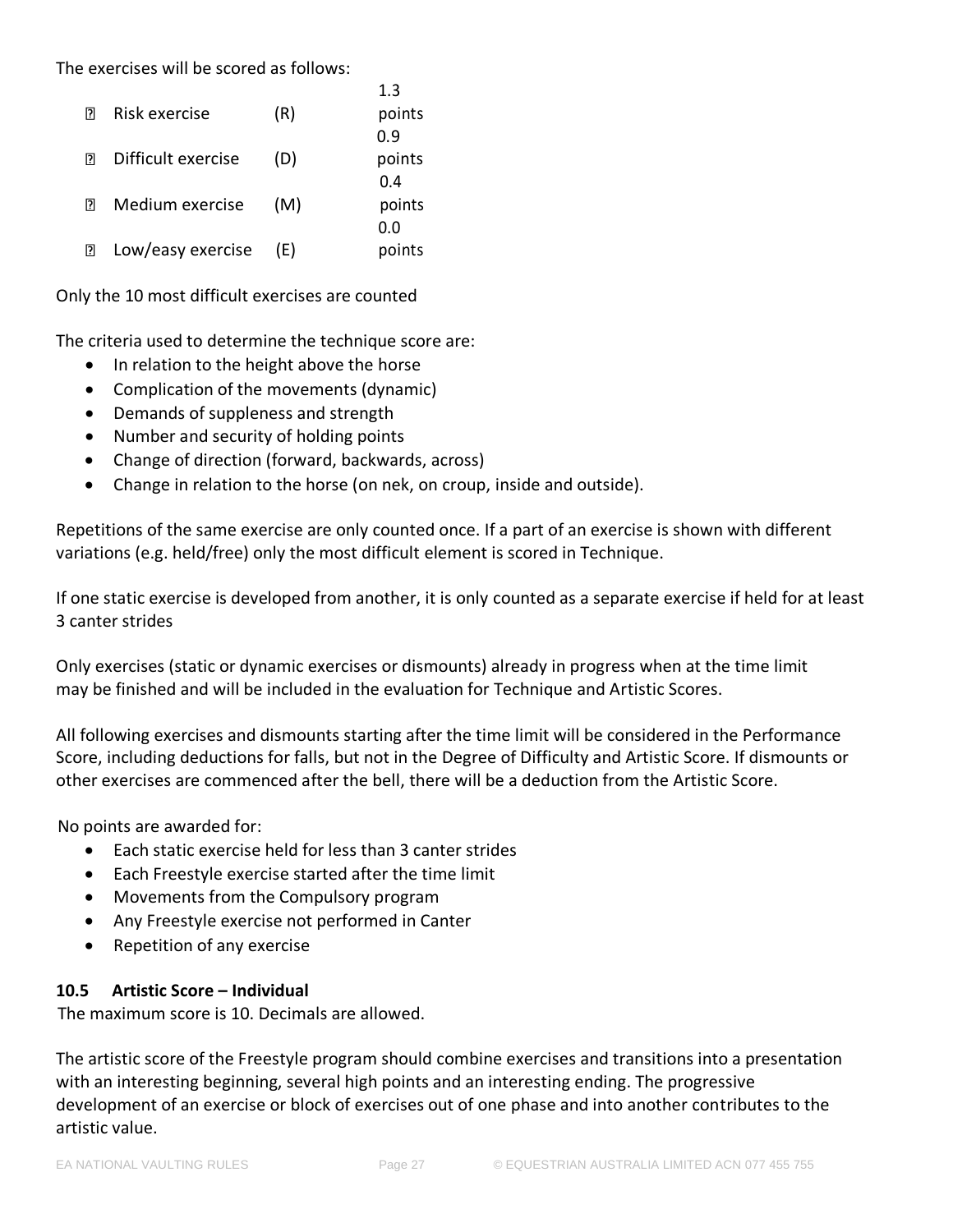Technical aspects of the artistic score include:

- Transitions
- Balanced Use of space: use of all areas of the horse's back, neck and croup
- Variety in the position of exercises in relation to the horse and in the direction of the movements
- Variety of exercises, originality and ingenuity, calculated risk
- An even balance between static and dynamic exercises
- Harmony with the horse
- Music interpretation, movements in harmony with the music

Refer FEI Vaulting Guidelines at [www.fei.org](https://inside.fei.org/sites/default/files/2019%20Vaulting%20Guidelines%20%20clean_up%20version_14.03.2019_updated%2029.03.2019.pdf)

Preliminary, Pre-Novice and Novice walk freestyles artistic scores will be the same as Intermediate (FEI 1\* and Children). Refer FEI Vaulting Guidelines at [www.fei.org](https://inside.fei.org/sites/default/files/2019%20Vaulting%20Guidelines%20%20clean_up%20version_14.03.2019_updated%2029.03.2019.pdf) 

#### <span id="page-27-0"></span>**10.6 Exercise/Performance Score – Individual**

The maximum score is 10. Decimals are allowed.

The performed exercises are scored according to major considerations of each exercise which include:

- Mechanics
- Essence
- Form
- Scope (elevation, width, amplitude of movement)
- Degree of difficulty of execution
- Security and balance
- Consideration for the horse,
- Harmony with the movement of the horse

#### <span id="page-27-1"></span>**10.7 Scoring – Artistic – Individual**

Only exercises (static or dynamic exercises or dismounts) already in progress when at the time limit may be finished and will be included in the evaluation for Technique and Artistic Scores.

All following exercises and dismounts starting after the time limit will be considered in the Performance Score, including deductions for falls, but not in the Degree of Difficulty and Artistic Score. If dismounts or other exercises are commenced after the bell, there will be a deduction from the Artistic Score.

# <span id="page-27-2"></span>**10.8 Scoring – Exercise/Performance – Individual**

The score is obtained after deduction of:

- 0.1 to 0.4 points for minor faults
- 0.5 to 0.7 points for medium faults
- 0.8 to 1.0 points for major faults

# <span id="page-27-3"></span>**10.9 Freestyle Score – Horse**

The score for the horse in the Freestyle round will be awarded in accordance with the FEI Vaulting Guidelines. In all walk classes a score for the horse will be awarded in accordance with rule 4.6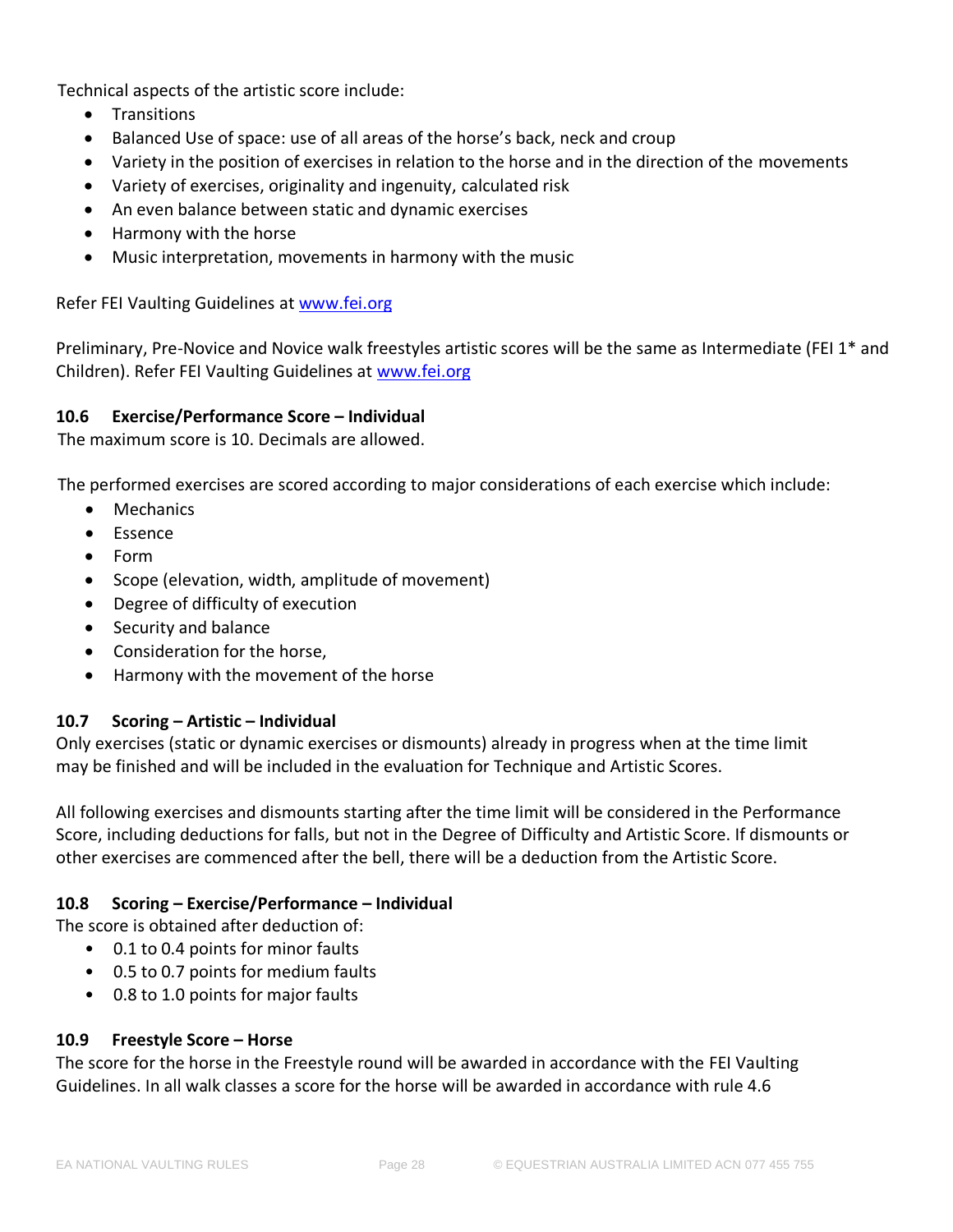# <span id="page-28-0"></span>**10.10 Freestyle – Squad**

Each member of a squad has to take part in the Freestyle with at least one exercise. For a good score in artistic, all vaulters should perform an equal number of exercises.

In the case of triple exercises two vaulters must retain contact with the horse. Otherwise these elements of the exercises are not scored. This applies specifically to exercises in which one vaulter carries two other vaulters.

# <span id="page-28-1"></span>**10.11 Technique Score – Squad (Open, Advanced classes)**

The exercises are divided, according to their difficulty, into 3 degrees:

| D | Difficult exercises |
|---|---------------------|
|   | Medium              |
| м | exercises           |
|   | Low/Easy            |
| F | exercises           |

The criteria used to determine the technique score are: As per rule 10.4.

#### <span id="page-28-2"></span>**10.12 Artistic Score – Squad**

The maximum score is 10.Decimals are allowed.

Technical aspects of the artistic score include: As per rule 10.5.

- Equality and participation of vaulters
- Combinations of exercises for 1, 2 & 3 vaulters

#### <span id="page-28-3"></span>**10.13 Exercise/Performance Score – Squad**

The maximum score is 10. Decimals are allowed.

The performed exercises are scored according to major considerations of each exercise which include: As per rule 10.6.

# <span id="page-28-4"></span>**10.14 Scoring of the Freestyle – Squad**

The Freestyle is scored separately according to:

- 1. Technique (Open, Advanced)
- 2. Artistic
- 3. Exercise
- 4. Horse (Open, Advanced, Intermediate)
- 5. Walk horse score (Novice, Pre-Novice, Preliminary)

#### <span id="page-28-5"></span>**10.15 Scoring – Technique – Squad**

In the Advanced squad class the technique score is divided into Performance Score (70%) and the Difficulty Score (30%). In all other classes the Exercise Score represents only the performance of the Freestyle exercises.

This will only be scored when Freestyle is performed in canter (Open and Advanced). The total maximum score for Technique is 10.0. Decimals are allowed.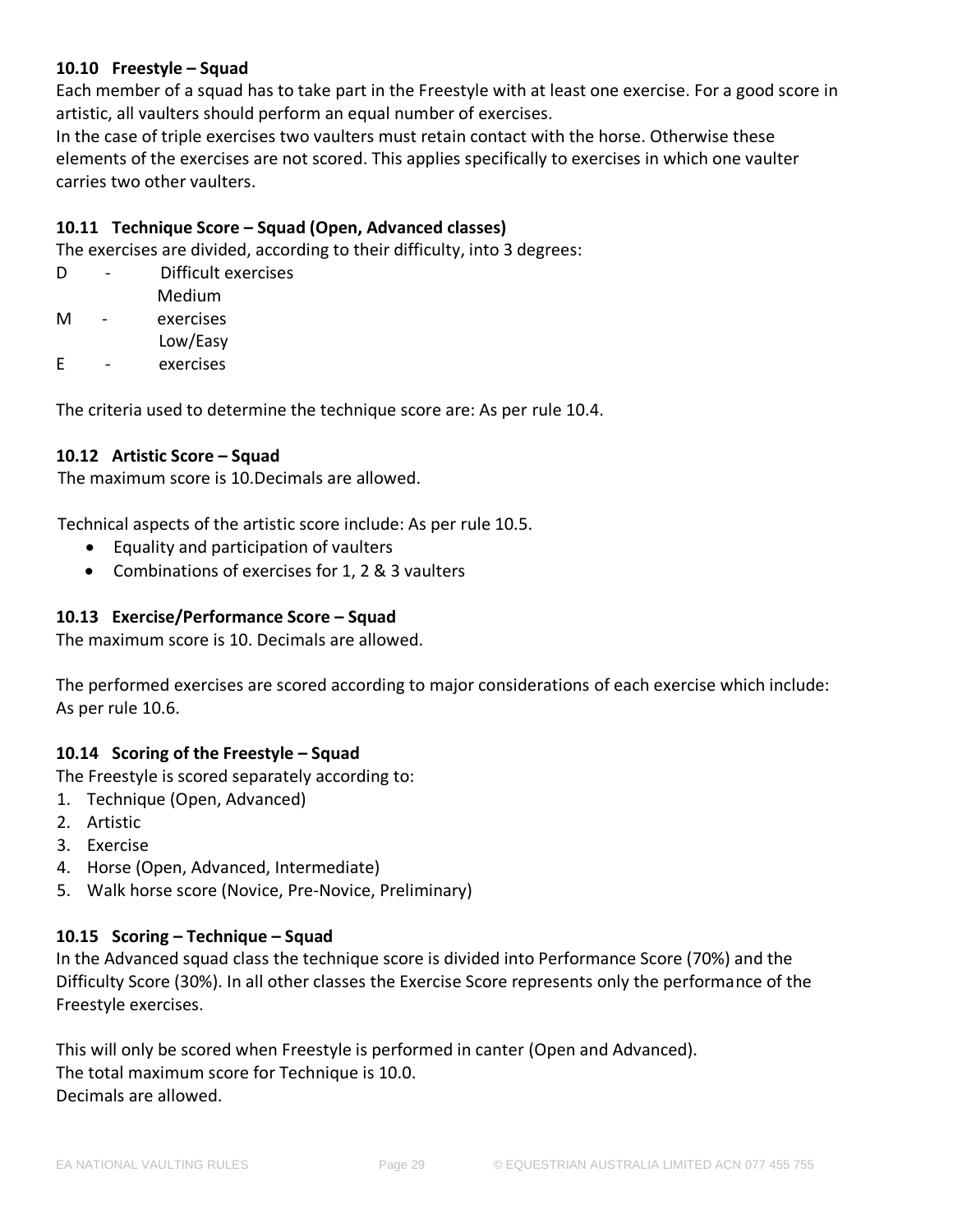The exercises will be scored as follows:

| <b>Difficult</b> | (D) 0.4 points per   |  |  |  |
|------------------|----------------------|--|--|--|
| exercise         | exercise             |  |  |  |
| Medium           | (M) 0.3 points per   |  |  |  |
| exercise         | exercise             |  |  |  |
|                  | $(E)$ 0.2 points per |  |  |  |
| Easy exercise    | exercise             |  |  |  |

Technique scores will not be awarded for:

- Each static Freestyle exercise held for less than 3 strides
- Each Freestyle exercise started after the time limit
- Each Freestyle exercise not performed at the canter
- Each triple exercise where only one vaulter remains in contact with the horse
- Repetition of any element of the exercise
- Movements from the Compulsory program

Only exercises (static or dynamic exercises or dismounts) already in progress when at the time limit may be finished and will be included in the evaluation for Technique and Artistic Scores.

All following exercise and dismounts starting after the time limit will be considered in the Performance Score, including deductions for falls, but not in the Degree of Difficulty and Artistic Score. If dismounts or other exercises are commenced after the bell, there will be a deduction from the Artistic Score. Elements of the exercises shown twice are scored only once in technique. If a part of the exercise is shown with different variations (for example held/free) only the most difficult one is scored.

# <span id="page-29-0"></span>**10.16 Scoring – Artistic – Squad**

The maximum score is 10. Decimals are allowed.

Deduction of 1 point for each vaulter who does not participate in the Freestyle

#### <span id="page-29-1"></span>**10.17 Scoring – Exercise/Performance – Squad**

The maximum score is 10. Decimals are allowed.

Judges may make deductions of up to 2.0 points for each whole minute of unused available time.

Deduction of up to one whole point for each instance, for obvious failure or lack of strength of the person who legs-up resulting in the vaulter not taking position immediately.

# <span id="page-29-2"></span>**10.18 Scoring – Horse Score– Squad**

Horse Score (Open, Advanced, Intermediate) The maximum score is 10. Decimals are allowed. The horse score for the Freestyle round is determined in accordance with the FEI Vaulting Guidelines.

Horse Score (Novice, Pre-Novice and Preliminary) The maximum score is 10. Decimals are allowed. The score for the horse at walk will be determined in accordance with Rule 4.6.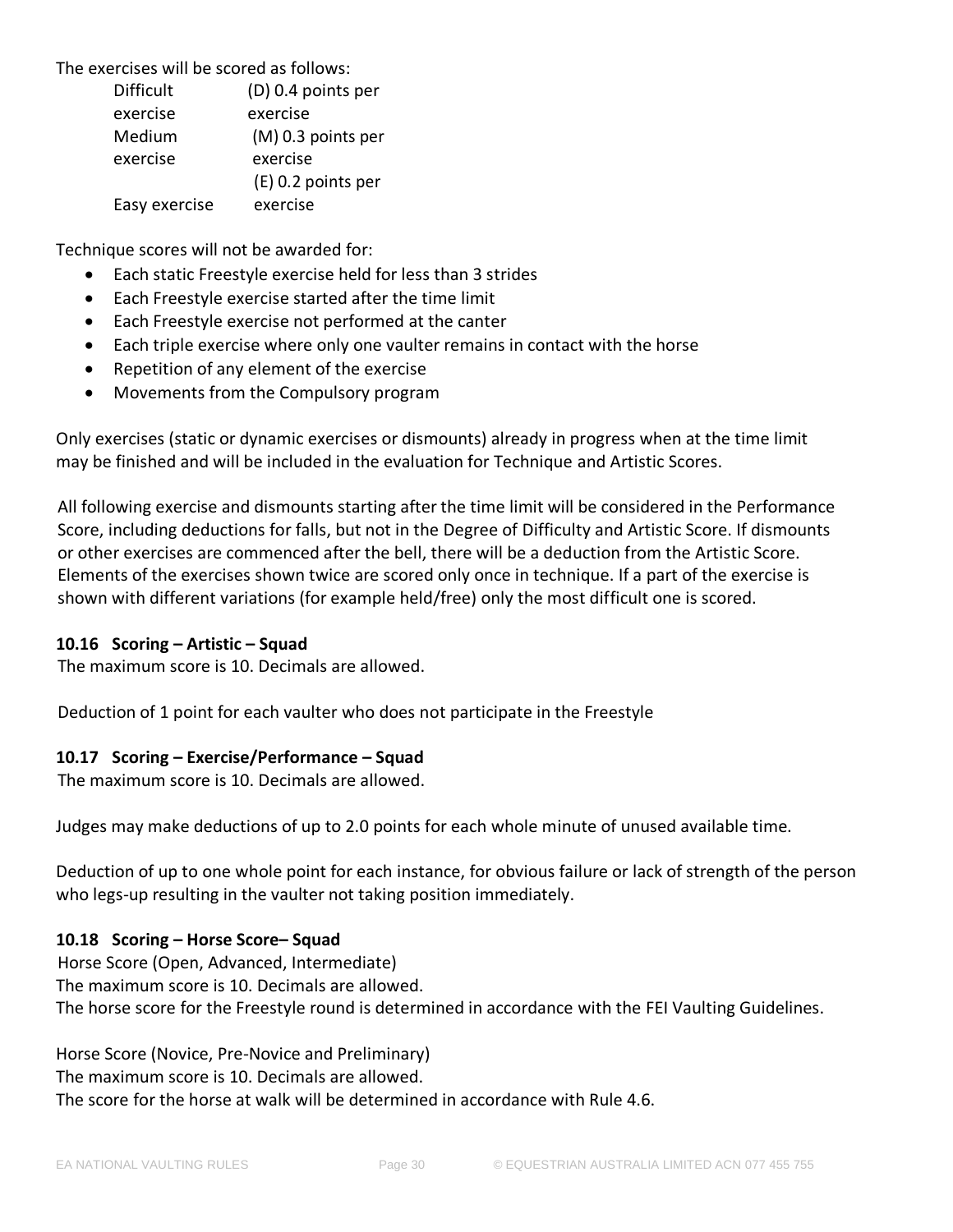# <span id="page-30-0"></span>**10.19 Total Score – Championships – Squad, Individual and Pas de Deux**

At Championships the Squad competition may be held in two rounds. The first round is to consist of a Compulsory test and Freestyle. Organising Committees may choose to run a second round containing compulsories and freestyle or freestyle only.

The marks for both rounds are added. In case of equality of total marks, the higher mark of the last round will decide. If still equal, the Artistic Score of the last round will decide, then the Technique Score and last the Performance Score.

# <span id="page-30-1"></span>**10.20 Exercise/Performance Score – Pas de Deux**

Judges will allocate scores based on an assessment of minor, medium & major faults. As per rule 10.6.

# <span id="page-30-2"></span>**10.21 Scoring Technique – Open Pas de Deux**

The maximum score is 10. Decimals are allowed.

The exercises will be scored as follows:

| (D) 0.8   |
|-----------|
| points    |
| $(M)$ 0.4 |
| points    |
| (E) 0.0   |
| points    |
|           |

Only the 13 most difficult exercises will be counted.

The judges must write down the Technique identifiers (D, M, and E) of all the exercises and their deductions on the score sheet.

# <span id="page-30-3"></span>**10.22 Scoring – Horse – Pas de Deux**

The score for the horse at canter in the Freestyle will be awarded in accordance with the FEI Vaulting Guidelines. The score for horse at walk in the freestyle will be determined in accordance with Rule 4.6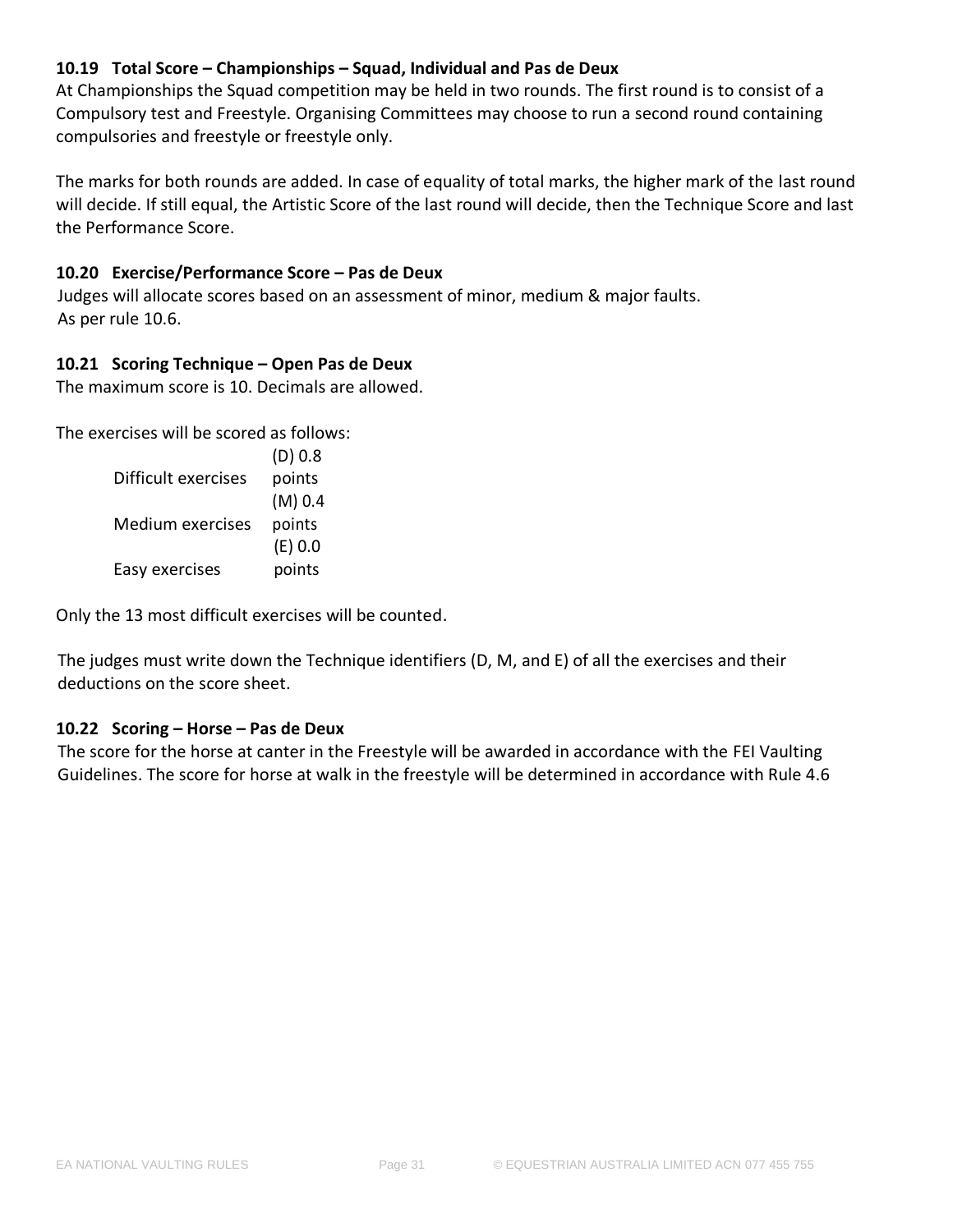# <span id="page-31-0"></span>**11. RECREATIONAL CLASSES**

The inclusion of fun recreational classes at events is strongly encouraged, when appropriate. Some suggestions for additional classes are listed below, though organising committees are able to create their own events as they deem appropriate. Organising Committees must list the criteria for these additional classes clearly on the entry schedules.

# <span id="page-31-1"></span>**11.1 Horse**

11.01 Horse points for the classes below must be recorded on the entry schedules and Organising Committees must determine the horse points on the basis that they reflect the workload of the horse. Any adhoc changes to the classes below on the day of competition must be first approved by the Ground Jury and horse points recalculated accordingly.

- Masters Class (e.g. over 30's).
- Themed tiny-tots class
- Green horse class
- Introductory classes (such as freestyle-only classes with set moves throughout)

#### <span id="page-31-2"></span>**11.2 Barrel**

Barrel classes are intended to develop gymnastic ability and creativity in freestyles and vaulters should be encouraged to use any exercises within their limits on the static base (barrel), whilst remembering that performance must indicate consideration for the horse. Headstands are not permitted.

#### **11.2.1 Judges for Barrels**

If more than one judge is used Judge A will be seated on the left side of the barrel, with their table parallel to the barrel, at approximately 3 metres away. Organising committees of non-Championship events may choose to have these classes judged by one judge only, who may be a Level 2 Vaulting Judge.

#### **11.2.2 Specifications**

DIAMETER 60 cm LENGTH 130 cm HEIGHT 120 cm

Handles - As a guide, handles can be positioned 20 cm apart at the base and located 30 cm from the front of the barrel. As there are no rulings on size and location of handles on a surcingle there are no restrictions related to handles on a barrel, however they must be safe for the task.

Legs - Barrel Legs must not protrude outside the width of the barrel. They can be attached by welding. Tubular metals should be used -not angle iron to prevent

injuries to vaulters. Any amount of padding is permitted and vinyl covers are recommended. Handles may also be padded and covered.

If Organising Committees wish, a novelty event can be conducted on the barrel, however if entry fees apply the conditions and scoring process must be detailed in the competition schedule.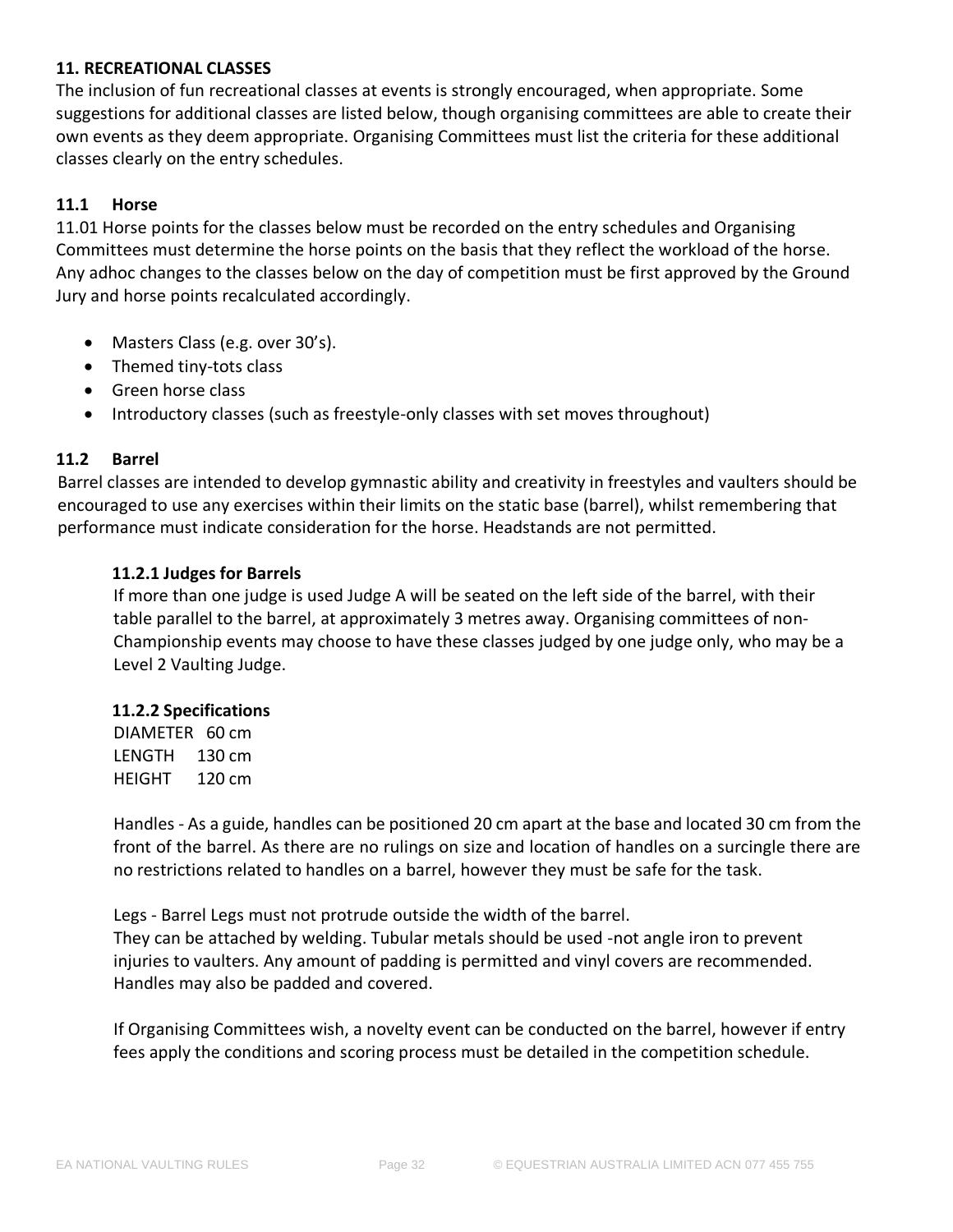# **11.2.3 Timing**

Timing begins at the moment the vaulter touches the barrel and ends when the feet touch the ground in the final dismount. In case of a fall the timing will not be stopped. The bell will be rung to indicate the end of the allowed time.

Time allowed for Individual Barrel is 60 seconds.

Time allowed for Squad Barrel is 4 minutes.

Time allowed for Pas de Deux barrel is 2 minutes.

# <span id="page-32-0"></span>**11.3 Individuals**

# **11.3.1 Salute**

Individual vaulters will enter the arena one at a time and may enter unobtrusively whilst the previous vaulter is performing. The vaulter will salute the Judge after the bell to begin has been rung and will salute after their performance. The Freestyle is scored according to Artistic and Exercise.

# **11.3.2 Artistic Score - Individual**

The maximum score is 10. Decimals are allowed.

As per rule 10.5.

The vaulter must leave the barrel immediately after the bell has rung (within 3 seconds). If not, the artistic score will be reduced by 1.0.

# **11.3.3 Exercise Score– Individual**

The maximum score is 10. Decimals are allowed. As per rule 10.6. Deductions of 1.0 point will be made for a fall. In classes for walk/walk vaulters, the mount will not be assessed.

# <span id="page-32-1"></span>**11.4 Squads**

Squads are composed of 6 vaulters and 1 alternate vaulter. At one event, a vaulter may be a member of 1 integrated barrel Squad and 1-barrel Squad only. Integrated Squads are a combination of vaulters with disabilities and vaulters without disabilities.

Squads must not enter the arena until the previous Squad has left and the Judge has rung the bell. The Freestyle is scored separately according to Artistic, Exercise and General Impression

# **11.4.1 Artistic Score - Squads**

The maximum score is 10. Decimals are allowed. The vaulter must leave the barrel immediately after the bell has rung (within 3 seconds). If not, the artistic score will be reduced by 1.0.

As per rule 10.5.

• Variety of combinations of 1, 2 & 3 vaulters in squads • Equality of use of vaulters in squads

Coaches and lungers are not allowed in the arena during the barrel freestyle.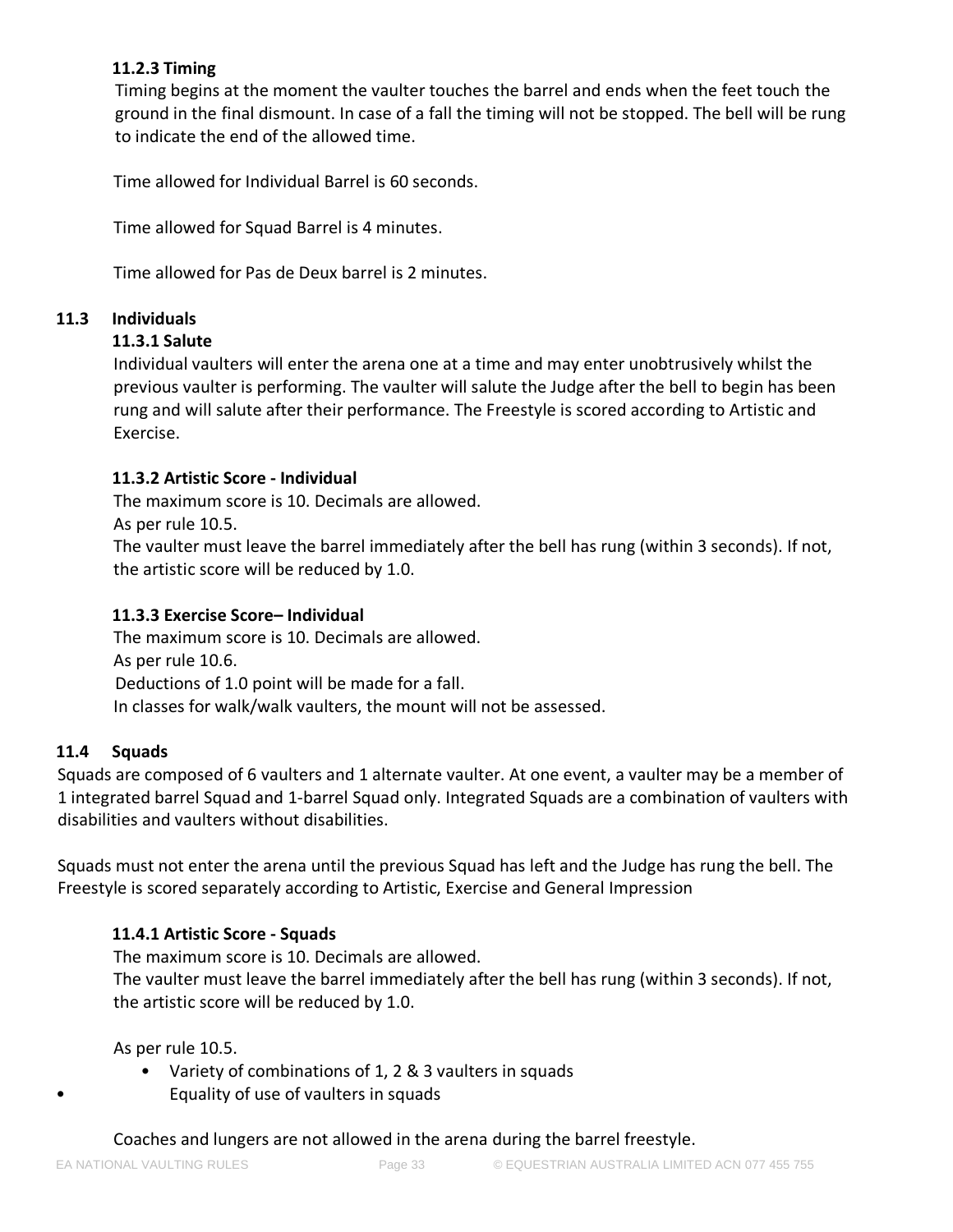## **11.4.2 Exercise Score - Squads**

The maximum score is 10. Decimals are allowed. As per rule 10.6.

A deduction ranging from 0.3 to 0.5 points will be made for each fall in squads.

#### **11.4.3 General Impression - Squads**

The maximum score is 10. Decimals are allowed.

A score out of 10 will be allocated for turnout, behaviour, and composure of the squad. A deduction of up to 1 point off the General Impression Score for affected entering and salutation.

#### <span id="page-33-0"></span>**11.5 Pas de Deux**

Classes may be divided on age or ability, but the event schedule must be explicit about the eligibility of each vaulter in the partnership. At one event, a vaulter may be a member of 1 integrated Pas De Deux and 1barrel Pas De Deux.

#### **11.5.1 Artistic Score – Pas de Deux**

The maximum score is 10. Decimals are allowed. As per rule 10.5.

- Equality and participation of vaulters
- Relationship and harmony between the vaulters • Use of both "mirrored" and asymmetrical exercises

The vaulter must leave the barrel immediately after the bell has rung (within 3 seconds). If not, the artistic score will be reduced by 1.0.

Coaches and lungers are not allowed in the arena during the performance.

#### **11.5.2 Exercise Score - Pas de Deux**

The maximum score is 10. Decimals are allowed. As per rule 10.6.

A deduction of 0.5 points will be made for each fall.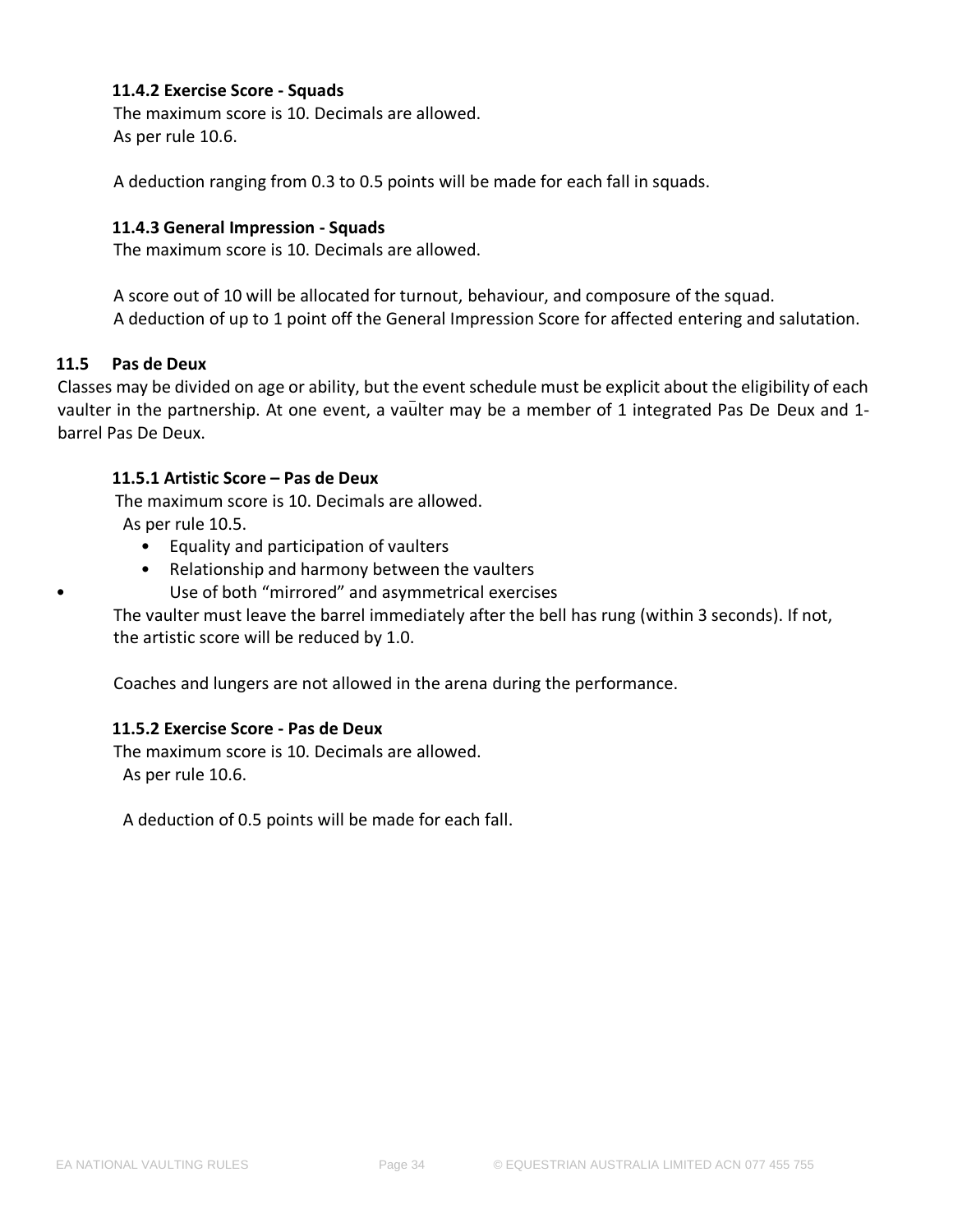## <span id="page-34-0"></span>**12. ANNEXE**

**CALCULATIONS FOR SCORERS Currently being reviewed and will be replaced.** *Example for Average System* Individual Free Test

| D 3 E 2 R 8 2 D 2 3 M 1 D 5 (F I,0) 3 D D 2 (F 2,0) E D R 5 D M 3 M 2 (F 0,4)            |   |                |                    |          |       |       |  |  |
|------------------------------------------------------------------------------------------|---|----------------|--------------------|----------|-------|-------|--|--|
| Sum of Falls: $1,0 + 2,0 + 0,4 = 3,4$                                                    |   |                |                    |          |       |       |  |  |
| Number of                                                                                |   |                |                    |          |       |       |  |  |
| exercises:                                                                               | E | $\overline{2}$ |                    |          |       |       |  |  |
|                                                                                          | М | 3              |                    |          |       |       |  |  |
|                                                                                          | D | $\overline{7}$ |                    |          |       |       |  |  |
|                                                                                          | R | $\overline{2}$ |                    |          |       |       |  |  |
| Total                                                                                    |   | 14             |                    |          |       |       |  |  |
| Deductions:                                                                              |   |                | 41                 |          |       |       |  |  |
| Average                                                                                  |   |                | 41 deductions / 14 |          |       |       |  |  |
| Deductions:                                                                              |   |                | exercises          | $\equiv$ | 2,929 |       |  |  |
| Average subtracted from 10,0                                                             |   |                |                    | 10,000   |       |       |  |  |
|                                                                                          |   |                |                    | $-2,929$ |       | 7,071 |  |  |
| Deductions for falls:                                                                    |   |                |                    |          |       | 3,400 |  |  |
| Performance Score                                                                        |   |                |                    |          |       | 3,671 |  |  |
| Explanations:                                                                            |   |                |                    |          |       |       |  |  |
| In this example two elements (below E) received deductions (2,3) which are added to      |   |                |                    |          |       |       |  |  |
| the deductions for the exercises.                                                        |   |                |                    |          |       |       |  |  |
| One D-exercise was not held and received a deduction (3) for bad performance.            |   |                |                    |          |       |       |  |  |
| During the performance were three falls, one of them after the dismount. In the          |   |                |                    |          |       |       |  |  |
| record the falls should put in a circle or into brackets to make clear they are not part |   |                |                    |          |       |       |  |  |
| of the averaged performance deductions.                                                  |   |                |                    |          |       |       |  |  |
| The deductions for these falls were added in a separate box $(1,0 + 2,0 + 0,4 = 3,4)$    |   |                |                    |          |       |       |  |  |
| and deducted from the performance score at the end                                       |   |                |                    |          |       |       |  |  |